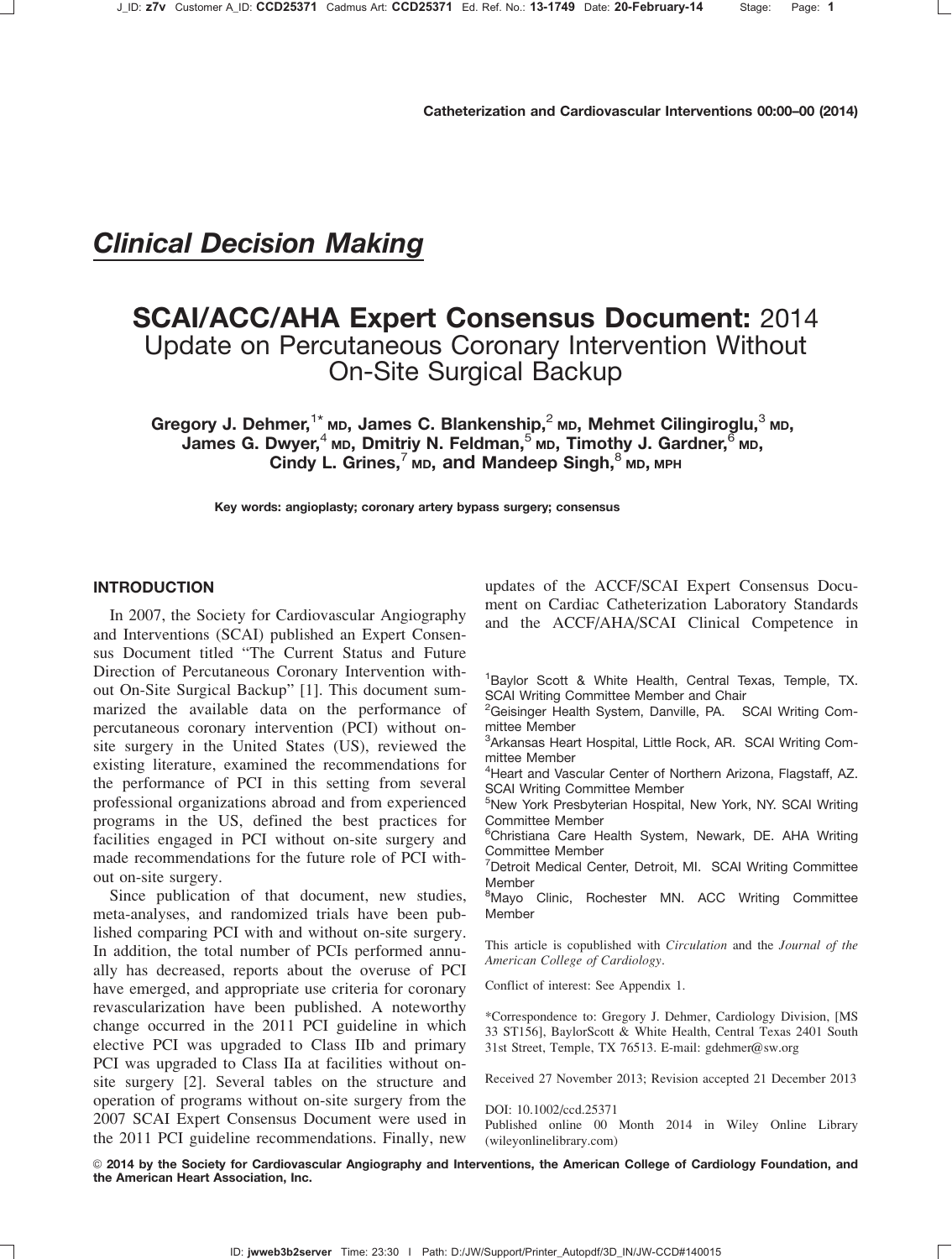

Fig. 1. PCI volume at facilities with and without cardiac surgery. (Reproduced from Ref [8] with permission. [Color figure can be viewed in the online issue, which is available at [wileyonlinelibrary.com.](http://wileyonlinelibrary.com)]

Coronary Artery Interventional Procedures have been published [3,4].

Although many of the concerns about the safety of PCI without on-site surgery have been resolved, there are new issues to consider as the delivery of PCI continues to evolve in the US. Accordingly, the SCAI, ACCF, and AHA have engaged in this effort to reevaluate the current status of PCI without on-site surgery in the US. The specific goals of this effort were to:

- 1. Determine current trends in the prevalence of PCI without on-site surgery in the US;
- 2. Summarize new literature related to the performance of PCI without on-site surgery;
- 3. Review existing guidelines, expert consensus documents, competency statements and other documents related to PCI without on-site surgery and summarize all relevant information into a single resource document;
- 4. Outline the current best practice methods and requirements for facilities engaged in performing PCI without on-site surgery; and
- 5. Evaluate the role of PCI without on-site surgery within the current US healthcare system.

### Trends in the Performance of PCI

Although the use of PCI in the US had grown considerably since the early 1980s, data from the Nationwide Inpatient Sample cited by the Agency for Healthcare Research and Quality shows that the annual volume of PCI procedures peaked in 2006 and has Catheterization and Cardiovascular Interventions DOI 10.1002/ccd.

since declined by over 30% [5]. Numerous factors have contributed to this decline, including a reduction in restenosis by drug-eluting stents, a greater emphasis on medical therapy for the treatment of stable coronary artery disease, enhanced primary and secondary prevention efforts, a reduction in the incidence of STsegment elevation myocardial infarction (STEMI), the increasing use of techniques such as fractional flow reserve to better evaluate lesion severity and the development and application of appropriate use criteria [5,6]. As a result of these factors, many operators and hospitals now have low-volume practices. Using data from 2008, Maroney et al. estimated that 61% of interventional cardiologists performed 40 or fewer Medicare fee-for-service PCIs annually [7]. Clinical data from 1298 facilities reporting to the National Cardiovascular Data Registry (NCDR) show that 49% of facilities performed  $\leq 400$  PCIs and 26% performed  $\leq 200$  PCIs annually (Fig. 1) [8]. Approximately  $33\%$  of facilities F1 had no on-site surgery, and among these, 65% (282 facilities) had an annual case volume of  $\leq$ 200 PCI procedures.

Across the US, PCI without on-site surgery has increased since 2007. The writing committee assessed the current use of PCI without on-site surgery from a survey of ACC Governors for each state, data from industry sources and direct contact with physicians in various states (Fig. 2). Currently,  $45$  states allow both  $F2$ primary and elective PCI without on-site surgery, 4 states allow only primary PCI without on-site surgery, and 1 state prohibits PCI without on-site surgery. PCI without on-site surgery is regulated by the State Department of Health in 34 states but is unregulated in the remaining 16 states. Elective PCI without on-site surgery was allowed at selected facilities in 9 states but only as part of statewide demonstration projects or to allow participation in the Cardiovascular Patient Outcomes Research Team (CPORT) Nonprimary PCI (CPORT-E) trial [9]. Since the conclusion of CPORT-E, the use of PCI without on-site surgery is being revaluated in several of these states. PCI without onsite surgery is currently performed in 19 of the 65 cardiac catheterization laboratories within the Veterans Health Administration [10].

#### Recent Literature on PCI Without On-site Surgery

Since 2006, 11 original studies and 3 meta-analyses on the topic of PCI without on-site surgery have been identified by a computerized systematic literature search using Medline (PubMed and Ovid) and Cochrane Databases [9,11–23].

Primary PCI without on-site surgery. Seven studies and 2 meta-analyses of primary PCI showed no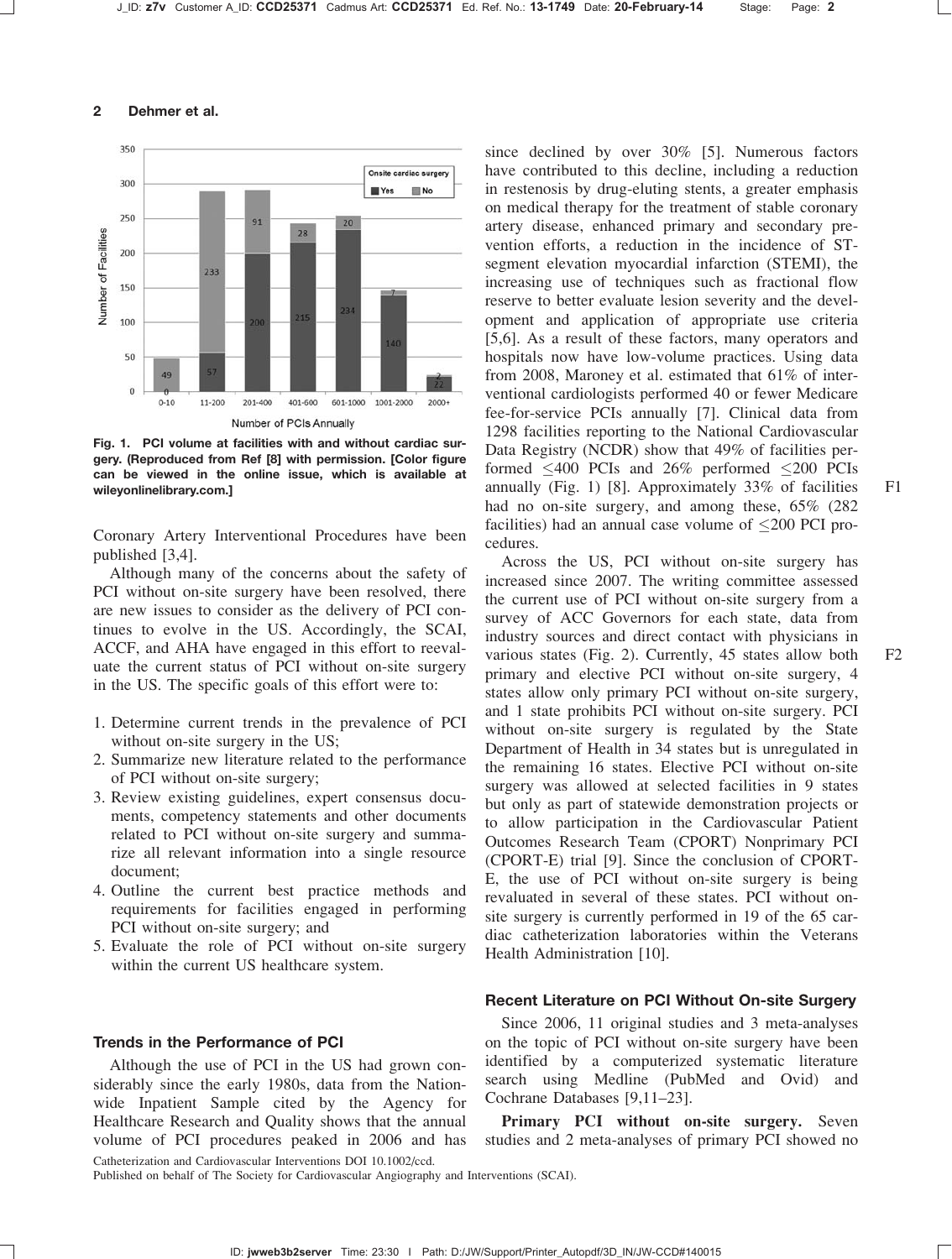### PCI Without On-Site Surgery 3



Fig. 2. Change in the availability of PCI without on-site surgery from 2007 to 2013. The numbers shown indicate the number of states where primary and nonprimary PCI without on-site surgery are allowed.

difference for in-hospital or 30-day mortality between T1 sites with and without on-site surgery (Table I). None of the individual studies examining the occurrence of emergency CABG surgery after primary PCI showed a difference between sites with and without on-site surgery. However, 1 meta-analysis showed that sites without on-site surgery had a lower occurrence of emergency CABG surgery after primary PCI (odds ratio, 0.53; 95% confidence interval 0.35–0.79) [20].

PCI without on-site surgery for conditions other than STEMI. Eight studies examined nonprimary PCI at sites with and without on-site surgery (Table

T2 II). The majority of studies and meta-analyses showed no difference in mortality or a need for emergency CABG at sites without on-site surgery. One study at a high-volume facility performing only elective PCIs and staffed by high-volume interventionalists showed a lower mortality at the facility without on-site surgery (OR, 0.11; 95% CI 0.01–0.79) [21]. However, the baseline clinical and angiographic characteristics of the study groups with and without on-site surgery were sufficiently different that a meaningful adjusted analysis could not be performed, and there is therefore the possibility of a case selection bias.

Two randomized trials of nonprimary PCI have now been published. The CPORT-E trial randomized over 18,000 patients in a 1 : 3 ratio to undergo PCI at hospitals with and without on-site cardiac surgery, respectively [9]. High-risk patients were excluded, as was the use of atherectomy devices. The trial had 2 primary endpoints: 6-week mortality and 9-month incidence of major adverse cardiac events (composite of death,

Q-wave myocardial infarction, or target-vessel revascularization). The 6-week mortality rate was 0.9% at hospitals without on-site surgery compared with 1.0% at those with on-site surgery ( $P = 0.004$  for noninferiority). The 9-month rates of major adverse cardiac events were 11.2% and 12.1% at hospitals with and without on-site surgery, respectively ( $P = 0.05$  for noninferiority). A similar, but smaller randomized study of nonemergency PCI was performed in Massachusetts hospitals [11]. The rates of major adverse cardiac events were 9.5% in hospitals without on-site cardiac surgery and  $9.4\%$  in hospitals with on-site cardiac surgery at 30 days (relative risk, 1.00; 95% one-sided upper confidence limit, 1.22;  $P < 0.001$  for noninferiority) and 17.3% and 17.8%, respectively, at 12 months (relative risk, 0.98; 95% one-sided upper confidence limit, 1.13;  $P < 0.001$  for noninferiority). The individual rates of death, myocardial infarction, repeat revascularization and stroke did not differ significantly between the groups at either time point.

Three meta-analyses conducted primarily with registry data have examined the use of nonprimary PCI at facilities with and without on-site surgery [19,20,23]. Overall, the mortality rate and need for emergency CABG surgery did not differ between hospitals with and without on-site surgery. In 1 meta-analysis, after adjusting for publication bias, the mortality rate for nonprimary PCI was 25% higher at centers without on-site surgery compared with centers that had on-site surgery (OR, 1.25; 95% CI, 1.01– 1.53;  $P = 0.04$ ) [20]. However, it is important to note that these meta-analyses preceded the publication of the 2 randomized trials [9,11]. Therefore, based on these

Catheterization and Cardiovascular Interventions DOI 10.1002/ccd.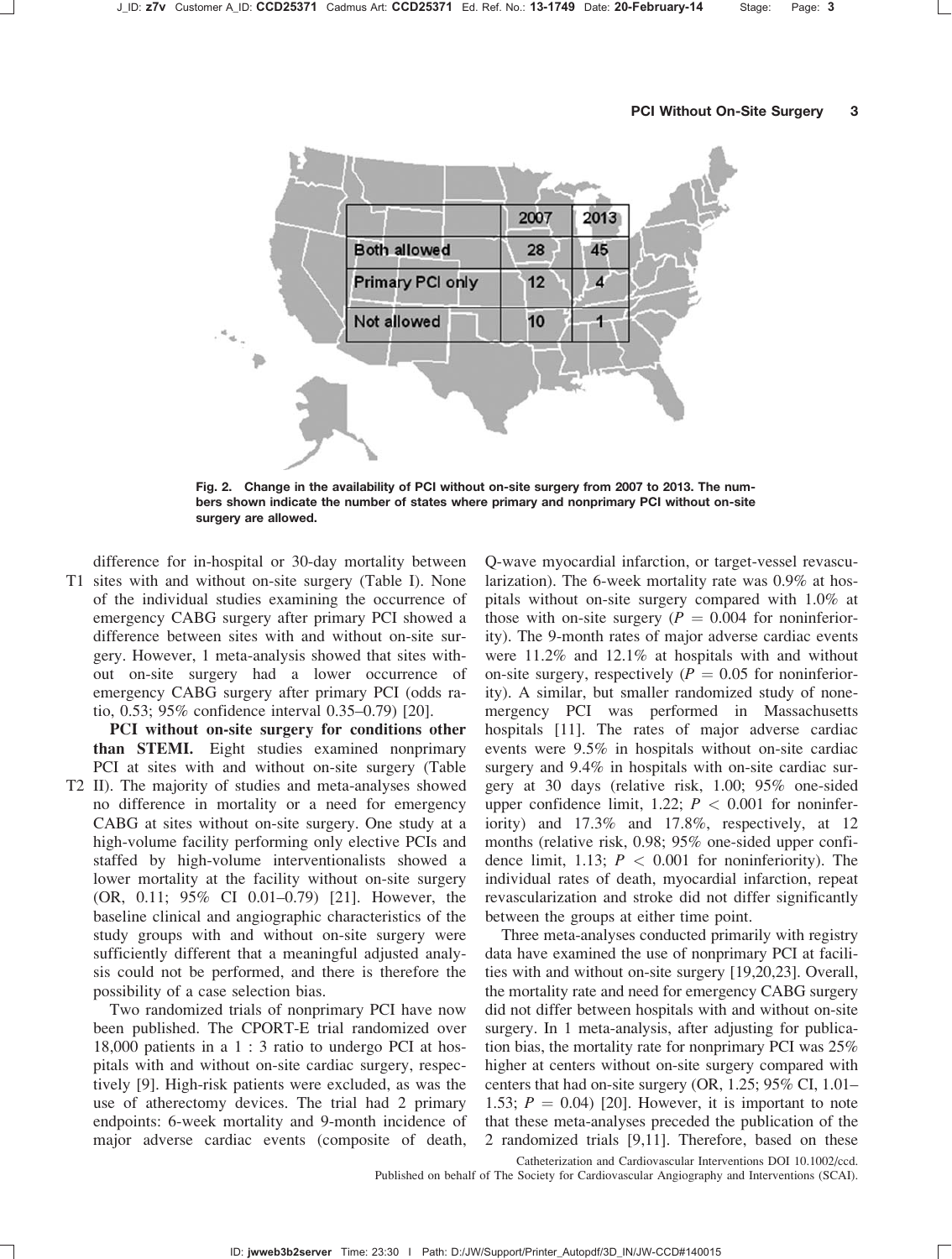|                      |                             |                                   | $\rm No.$ of  |                  | Mortality           |                  | Emergency CABG      |                                                               |
|----------------------|-----------------------------|-----------------------------------|---------------|------------------|---------------------|------------------|---------------------|---------------------------------------------------------------|
|                      |                             | On-site                           | Patients      | Incidence        |                     | Incidence        | $\approx$           |                                                               |
| Author (Year)        | Sites                       | Surgery                           | in Arm        | ozo              | OR (95% CI)         | olo              | $(95\%$ CI)         | Comments                                                      |
| Carlsson (2007) [12] | Multicenter<br><b>SCAAR</b> | $\rm \stackrel{o}{\simeq}$        | 857           | 7.0              | $1.05(0.79 - 1.40)$ | $\overline{0}$ . |                     | 30-day mortality is reported;<br>Incidence of emergency       |
|                      | Registry                    | Yes                               | 4,595         | 6.7              |                     | 0.2              |                     | CABG is for all patients                                      |
|                      |                             |                                   |               |                  |                     |                  |                     | (primary and nonprimary PCI)                                  |
| Peels (2007) [13]    | Single center               | $\rm \stackrel{\circ}{\rm \bf Z}$ | 336           | 2.1              | 2.17 (0.26-17.8)    | $\circ$          | $0.10(0.00 - 2.51)$ |                                                               |
|                      |                             | Yes                               | 103           | 0.97             |                     | 1.0              |                     |                                                               |
| Pereira (2008) [14]  | Multicenter                 | $\overline{\mathsf{z}}$           | 1214          | 5.0              | $0.79(0.55 - 1.14)$ | 1.8              | $1.52(0.90 - 2.56)$ | Cardiogenic shock mortality                                   |
|                      | Portuguese                  |                                   |               |                  |                     |                  |                     | was 53.4% with on-site                                        |
|                      | Registry                    | Yes                               | 1470          | 4.0              |                     | 2.7              |                     | surgery and 50.9%<br>without (NS)                             |
| Kutcher (2009) [15]  | Multicenter                 | $\overline{\mathsf{z}}$           | 1,934         | $\overline{5.1}$ | $0.97(0.79 - 1.20)$ | 0.7              | $0.60(0.35 - 1.03)$ | In-hospital mortality reported.                               |
|                      | <b>NCDR</b>                 |                                   |               |                  |                     |                  |                     | Only 42% of sites without                                     |
|                      | Registry                    | Yes                               | 31,099        | 5.2              |                     | 1.2              |                     | on-site surgery performed                                     |
|                      |                             |                                   |               |                  |                     |                  |                     | compared with 80% of sites<br>$\geq$ 36 primary PCIs annually |
|                      |                             |                                   |               |                  |                     |                  |                     | with on-site surgery                                          |
| Pride (2009) [16]    | Multicenter                 | $\rm \stackrel{\circ}{\rm \bf Z}$ | 1,795         | 3.3              | $0.86(0.61 - 1.23)$ |                  |                     | Propensity matched patient                                    |
|                      | <b>NRMI</b>                 |                                   |               |                  |                     |                  |                     | cohort. In-hospital mortality                                 |
|                      | Database                    | Yes                               | 1,795         | 3.8              |                     |                  |                     | reported and only for patients<br>undergoing primary PCI.     |
|                      |                             |                                   |               |                  |                     |                  |                     |                                                               |
|                      |                             |                                   |               |                  |                     |                  |                     | Incidence of emergency<br>CABG not reported                   |
| Haman (2009) [17]    | Multicenter                 | $\rm \stackrel{\circ}{\rm \bf Z}$ | 1,729         | 2.3              | $1.22(0.76-1.94)$   | 0.06             | $0.17(0.02 - 1.38)$ | Propensity matched patient                                    |
|                      | New York State              |                                   |               |                  |                     |                  |                     | cohort. In-hospital/30-day                                    |
|                      | Database                    | Yes                               | 1,729         | 1.9              |                     | 0.35             |                     | mortality reported                                            |
| Singh (2009) [18]    | 3 sites                     | $\overline{R}$                    | 667           | 2.5              | $0.80(0.42 - 1.54)$ | 0.7              | $1.25(0.33-4.68)$   | Propensity matched patient                                    |
|                      | Mayo Clinic                 |                                   |               |                  |                     |                  |                     | cohort of nonelective PCI                                     |
|                      | experience                  | $\mathbf{Yes}$                    | 667           | 3.1              |                     | 0.6              |                     | defined as acute MI within                                    |
|                      |                             |                                   |               |                  |                     |                  |                     | 24 h or cardiogenic shock.                                    |
| Meta-analyses        |                             |                                   |               |                  |                     |                  |                     |                                                               |
| Zia [2011] [19]      |                             | Yes<br>$\overline{\mathsf{S}}$    | 97386<br>8703 | 7.6<br>6.1       | $0.93(0.83 - 1.05)$ | 3.0<br>3.4       | $0.87(0.68 - 1.11)$ | 9 studies included in<br>the analysis                         |
|                      |                             |                                   |               |                  |                     |                  |                     |                                                               |
| Singh M [2011] [20]  |                             | $\rm _{XO}$                       | 16489         | 4.6              | $0.96(0.88 - 1.05)$ | 0.22             | $0.53(0.35 - 0.79)$ | 11 studies included                                           |
|                      |                             | Yes                               | 107585        | 7.2              |                     | 1.03             |                     | in the analysis                                               |

Catheterization and Cardiovascular Interventions DOI 10.1002/ccd.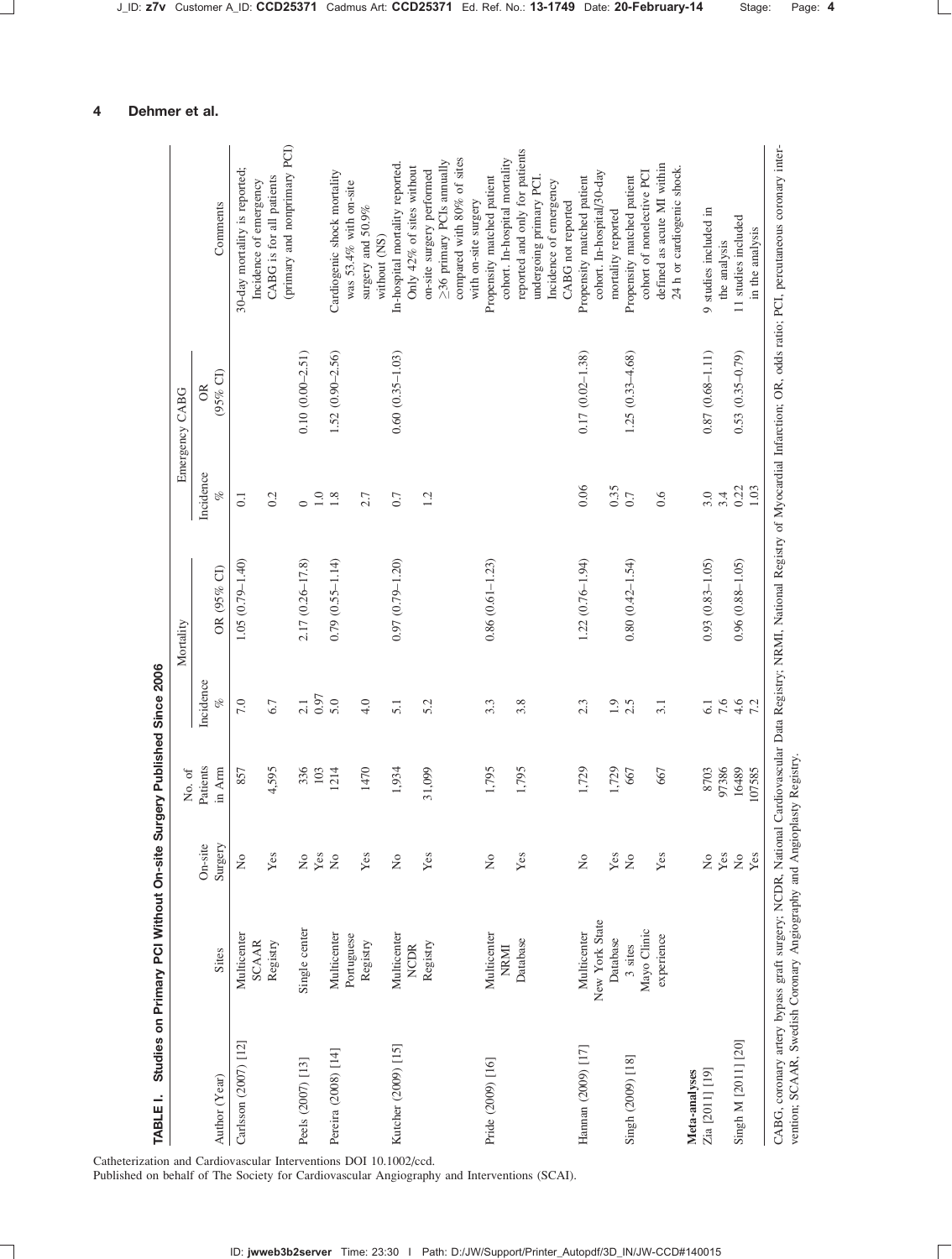|                                                                                                                    | - A HOLIDA ISLA ISLINATION IIIO SAUDINO |                                            | Anjang Din                |               | Mortality           |                  | Emergency CABG      |                                                                                                                                       |
|--------------------------------------------------------------------------------------------------------------------|-----------------------------------------|--------------------------------------------|---------------------------|---------------|---------------------|------------------|---------------------|---------------------------------------------------------------------------------------------------------------------------------------|
|                                                                                                                    |                                         | On-site                                    | Patients<br>No. of        | Incidence     |                     | Incidence        |                     |                                                                                                                                       |
| Author (Year)                                                                                                      | Sites                                   | Surgery                                    | in Arm                    | $\mathcal{C}$ | OR (95% CI)         | $\mathcal{C}$    | OR (95% CI)         | Comments                                                                                                                              |
| Carlsson (2007) [12]                                                                                               | Multicenter<br><b>SCAAR</b>             | $\rm \stackrel{\circ}{\mathbf{Z}}$         | 7,981                     | 0.81          | $1.23(0.91 - 1.65)$ | 0.1              |                     | Incidence of emergency CABG<br>30-day mortality is reported;                                                                          |
|                                                                                                                    | Registry                                | Yes                                        | 20,930                    | 0.66          |                     | 0.2              |                     | is for all patients (primary and<br>nonprimary PCI)                                                                                   |
| Frutkin (2008) [21]                                                                                                | 2 sites                                 | $\rm \stackrel{\circ}{\mathbf{Z}}$         | 1,090                     | 0.09          | $0.11(0.01 - 0.79)$ | 0.2              | $6.10(0.55 - 67.3)$ | Nonrandomized comparison of 2 sites.                                                                                                  |
|                                                                                                                    |                                         | Yes                                        | 3,317                     | 0.8           |                     | 0.03             |                     | Stable and unstable angina plus<br>NSTEMI included. In-hospital<br>mortality shown                                                    |
| Pereira (2008) [14]                                                                                                | Multicenter<br>Portuguese               | $\stackrel{\circ}{\mathsf{Z}}$             | 4831                      | 0.5           | $1.43(0.85 - 2.41)$ | 0.7              | $3.14(2.13 - 4.63)$ |                                                                                                                                       |
|                                                                                                                    | Registry                                | Yes                                        | 5584                      | 0.7           |                     | 2.1              |                     |                                                                                                                                       |
| Kutcher (2009) [15]                                                                                                | Multicenter<br><b>NCDR</b>              | $\rm \stackrel{\circ}{\rm X}$              | 6,802                     | 0.8           | $0.99(0.76 - 1.30)$ | 0.2              | $0.69(0.40 - 1.16)$ | 72% of sites without on-site surgery<br>performed <200 PCIs annually                                                                  |
|                                                                                                                    | Registry                                | Yes                                        | 268,312                   | 0.8           |                     | 0.3              |                     | compared with 6% among sites<br>with on-site surgery                                                                                  |
| Pride (2009) [22]                                                                                                  | Multicenter<br>NRMI                     | $\stackrel{\circ}{\mathbf{Z}}$             | 1,282                     | 1.0           | $0.76(0.37 - 1.58)$ |                  |                     | Only patients with NSTEMI<br>included in study cohort                                                                                 |
|                                                                                                                    | Registry                                | Yes                                        | 1,282                     | 1.3           |                     |                  |                     |                                                                                                                                       |
| Singh (2009) [18]                                                                                                  | 3 sites<br>clinic<br>Mayo               | $\rm \stackrel{\circ}{Z}$                  | 1,842                     | 0.2           | $0.57(0.17-1.95)$   | $\circ$          | $1.00(0.02 - 50.4)$ | Propensity matched patient cohort                                                                                                     |
|                                                                                                                    |                                         |                                            |                           |               |                     |                  |                     |                                                                                                                                       |
|                                                                                                                    | Experience                              | Yes                                        | 1,842                     | 0.4           |                     | 0.2              |                     |                                                                                                                                       |
| Aversano (2012) [9]                                                                                                | Randomized<br>Multicenter<br>Trial      | Yes<br>$\stackrel{\mathtt{o}}{\mathsf{z}}$ | 14,149<br>4,718           | 0.9<br>1.0    |                     | 0.2<br>0.1       |                     | Mortality reported after 6 weeks<br>and incidence of emergency<br>CABG shown.                                                         |
| Jacobs (2013) [11]                                                                                                 | Multicenter                             | $\rm \stackrel{\circ}{\mathbf{Z}}$         | 2774                      | 0.7           | $1.96(0.58 - 6.64)$ | 0.3              | $2.30(0.3 - 18.6)$  | All-cause and cardiac mortality at                                                                                                    |
|                                                                                                                    | Randomized<br>Trial                     | Yes                                        | 917                       | 0.3           |                     | $\overline{0}$ . |                     | PCI without on-site surgery<br>30 days were no different.<br>was not inferior                                                         |
| Zia (2011) [19]<br>Meta-analyses                                                                                   |                                         | $\rm \stackrel{\circ}{\rm \bf Z}$          | 28552                     | 1.6           | $1.03(0.64-1.66)$   | 1.0              | $1.38(0.65 - 2.95)$ | 6 studies included in the analysis                                                                                                    |
|                                                                                                                    |                                         | Yes                                        | 881261                    | 2.1           |                     | 0.9              |                     |                                                                                                                                       |
| Singh M (2011) [20]                                                                                                |                                         | $\stackrel{\mathtt{o}}{\mathsf{z}}$        | 30423                     | 0.9           | $1.15(0.93 - 1.41)$ | 0.17             | $1.21(0.52 - 2.85)$ | 9 studies included in the analysis                                                                                                    |
|                                                                                                                    |                                         | Yes                                        | 883865                    | 0.8           |                     | 0.29             |                     |                                                                                                                                       |
| Singh PP (2011) [23]                                                                                               |                                         | Yes<br>$\rm \stackrel{\circ}{\rm \bf Z}$   | 4039<br>1812              | 0.17<br>0.72  | 2.3 (0.60-12.97)    | 0.02<br>0.11     | $0.47(0.07 - 3.19)$ | but only 2 with data on mortality<br>4 studies included in the analysis                                                               |
|                                                                                                                    |                                         |                                            |                           |               |                     |                  |                     | and CABG; Risk ratios rather than<br>OR are reported in this analysis                                                                 |
| CABG, coronary artery bypass graft surgery; NCDR, Nation<br>nary intervention; SCAAR, Swedish Coronary Angiography |                                         |                                            | and Angioplasty Registry. |               |                     |                  |                     | al Cardiovascular Data Registry; NRMI, National Registry of Myocardial Infarction Infarction; OR, odds ratio; PCI, percutaneous coro- |

TABLE II. Studies on Nonprimary PCI Without On-site Surgery Published Since 2006 TABLE II. Studies on Nonprimary PCI Without On-site Surgery Published Since 2006

Catheterization and Cardiovascular Interventions DOI 10.1002/ccd.

Published on behalf of The Society for Cardiovascular Angiography and Interventions (SCAI).

PCI Without On-Site Surgery 5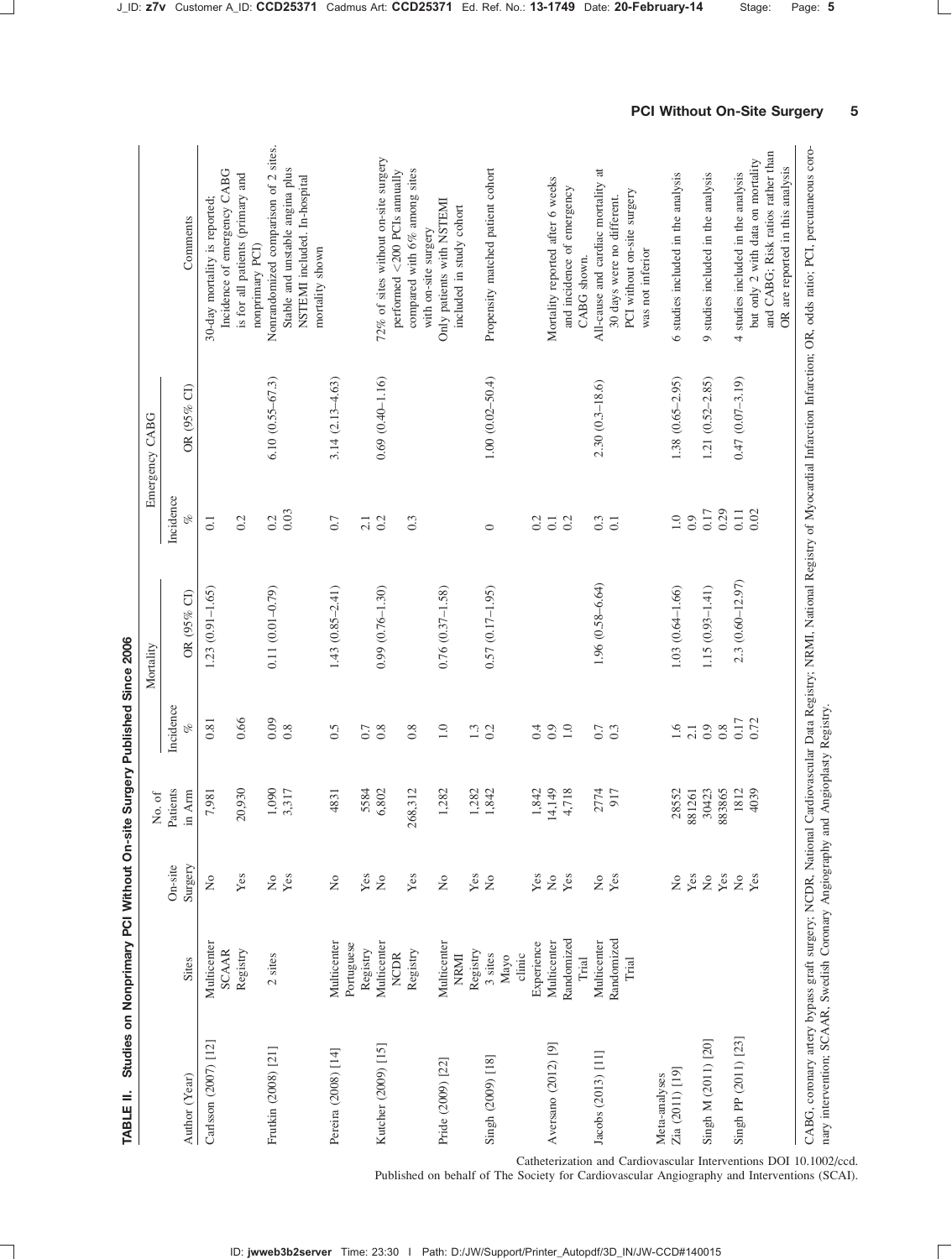recent studies, there is no indication of increased mortality or a greater need for emergency CABG for either primary or nonprimary PCI at sites without on-site cardiac surgery.

## Guidelines, Competency Documents, Policy Statements, and Other Programs

Since 2007, there have been several new documents published that provide guidance for the performance of PCI without on-site surgery. Each new document builds incrementally upon the recommendations from prior documents with slight modifications based on new information. The recommendations for PCI programs without on-site surgery are maturing and becoming uniform over time through the vetting of these recommendations by numerous separate writing committees and undergoing extensive external reviews during document development. Key recommendations for PCI without on-site surgery from those documents are briefly summarized below and have been combined to develop the unified recommendations in this document.

### 2009 Focused Guideline Update on the Management of Patients with STEMI and Guideline Update on PCI

The 2009 focused update of the ACC/AHA guidelines for the management of patients with STEMI and the ACC/AHA/SCAI guidelines on PCI has been superseded by newer separate guidelines for STEMI and PCI [2,24,25]. However, a number of the recommendations from the 2009 document regarding triage and transfer of patients and the development of local STEMI systems have been incorporated into the current document.

#### 2011 ACCF/AHA/SCAI Guideline for Percutaneous Coronary Intervention

Compared with prior guidelines, the 2011 ACCF/ AHA/SCAI Guidelines for Percutaneous Coronary Intervention stipulated new classification ratings for both primary and elective PCI at hospitals without on-site cardiac surgery [2]. Primary PCI was assigned a class IIa recommendation (Level of Evidence: B) stating that primary PCI is "reasonable," provided appropriate planning for program development has been accomplished. Previously, this was assigned a class IIb recommendation. Elective PCI, previously assigned a class III recommendation, was given a class IIb recommendation (Level of Evidence: B) stating it "might be considered in hospitals without on-site cardiac surgery, provided that appropriate planning for program development has been accomplished and rigorous clinical and angiographic criteria are used for proper patient selection". Elective PCI without on-site cardiac surgical backup was considered appropriate only when performed by experienced operators, with complication rates and outcomes equivalent or superior to national benchmarks. Importantly, the ACCF/AHA/ SCAI PCI guidelines state, "desires for personal or institutional financial gain, prestige, market share, or other similar motives are not appropriate considerations for initiation of PCI programs without on-site cardiac surgery." The guideline assigns a class III recommendation (Level of Evidence: C) to performing primary or elective PCI in hospitals without on-site cardiac surgery without a proven plan for rapid transport to a cardiac surgery operating room in a nearby hospital and without appropriate hemodynamic support capability for transfers. The 2011 PCI guideline document adapted personnel, facility, operator and structural requirements for PCI without on-site surgery from the 2007 SCAI Expert Consensus document [1]. New facility and operator volume requirements were not addressed in the 2011 PCI guidelines but deferred to the 2013 PCI Clinical Competency document [4]. In 2011, ACCF/AHA also published a Guideline for Coronary Artery Bypass Surgery that did not discuss the performance of PCI without on-site surgery [26].

# 2012 ACCF/SCAI Expert Consensus Document on Cardiac Catheterization Laboratory Standards Update

Similar to the 2011 PCI guidelines, this document presented requirements for PCI at facilities without on-site cardiac surgery that were derived from the 2007 SCAI expert consensus document with some modifications [3]. This document also presented criteria for excluding patients, based on risk and lesion characteristics, from PCI at facilities without on-site cardiac surgery. The document prescribed the quality assurance/quality improvement (QA/QI) program necessary for all cardiac catheterization laboratories with specific recommendations for structure, process, and outcome variables appropriate for monitoring. Moreover, it recommended that all major complications be reviewed by the QA/QI committee at least every 6 months and that any individual operator with complication rates above benchmarks for 2 consecutive 6-month intervals should have the issue directly addressed by the QA director with a written plan for remediation. The document also recommended that a random sample of cases from all operators should be reviewed at least annually.

# 2013 ACCF/AHA/SCAI Update of the Clinical Competence Statement on Coronary Artery Interventional Procedures

In addition to defining numerous requirements for operator competency, new operator, and facility PCI

Catheterization and Cardiovascular Interventions DOI 10.1002/ccd.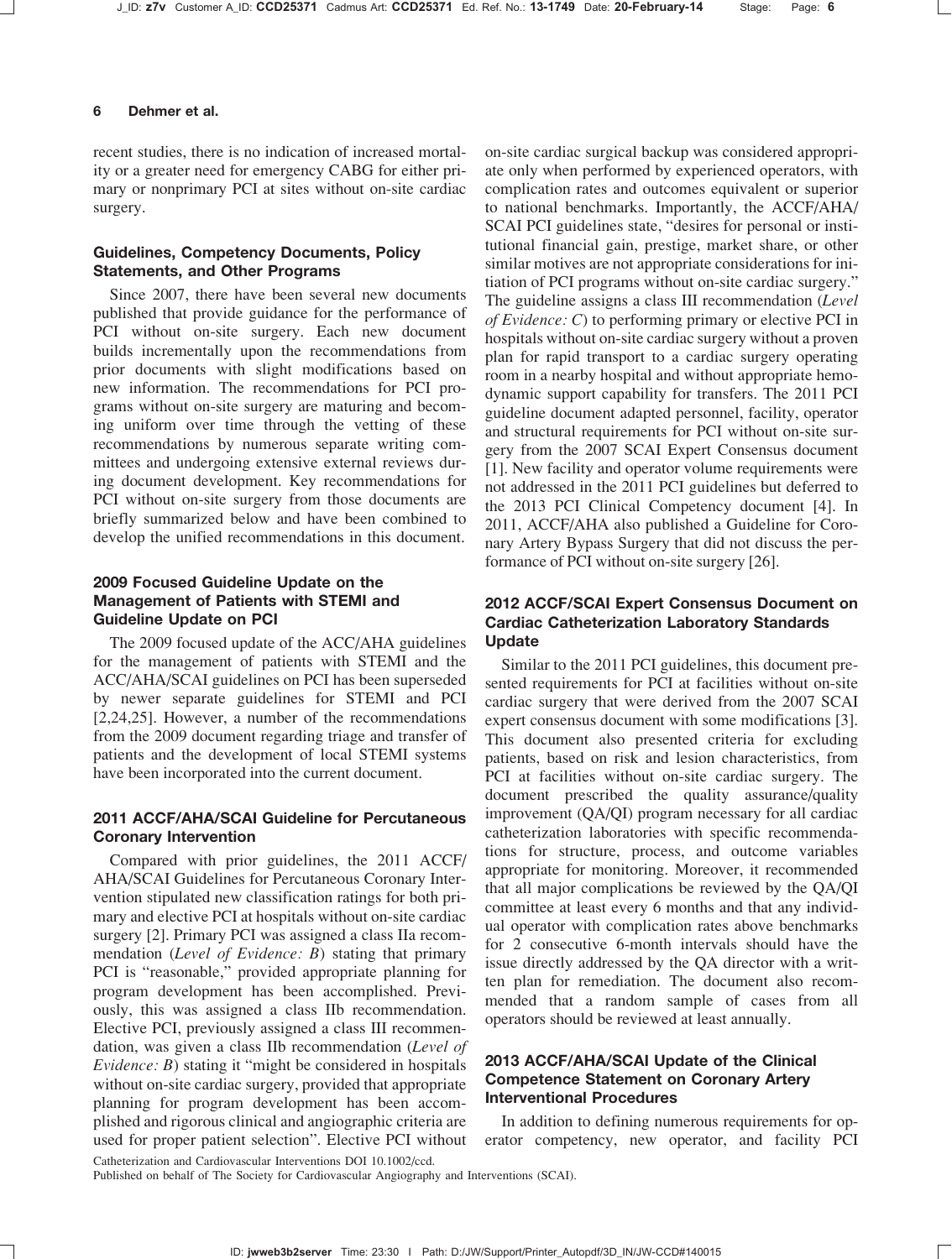volume requirements were established [4]. Reflecting the overall decline in PCI volumes, this document recommended that laboratories performing both primary and elective PCI, with and without on-site cardiac surgery, should perform a minimum of 200 PCIs annually. Laboratories performing <200 cases annually must have stringent systems and process protocols in place with close monitoring of clinical outcomes and additional strategies that promote adequate operator and catheterization laboratory staff experience through collaborative relationships with larger volume facilities. The existence of laboratories performing <200 PCIs annually that are not serving isolated or underserved populations should be questioned, and any laboratory that cannot maintain satisfactory outcomes should be closed. This recommendation was based on an extensive review of studies that identified a signal suggesting worse outcomes in laboratories performing <200 PCIs annually. The writing committee recommended that operators perform a minimum of 50 PCIs annually [averaged over 2 years], including no less than 11 primary PCIs annually. Ideally, these procedures should be performed in institutions performing >200 total and >36 primary PCI procedures annually. However, it was emphasized that individual operator volume is but one of several factors that should be considered in assessing operator competence, which include lifetime experience, institutional volume, the operator's other cardiovascular interventions and quality assessment of the operator's ongoing performance. Operators who cannot maintain these case volume recommendations at their primary practice site should maintain privileges and continue to perform PCI procedures at a high-volume institution with on-site surgical backup to meet annual volume requirements. It was also recommended that operators should be board certified in interventional cardiology and maintain certification, with the exception of operators who have received equivalent training outside the US

# 2013 ACCF/AHA Guideline for the Management of ST-Elevation Myocardial Infarction

and are ineligible for board certification in the US.

This document did not specifically comment on PCI without on-site cardiac surgery but supported the 2011 ACCF/AHA/SCAI PCI guidelines recommendations [25]. It recommended that primary PCI be performed in high-volume, well-equipped centers with experienced interventional cardiologists, and skilled support staff.

# 2010 European Society of Cardiology and European Association for Cardio-Thoracic Surgery Guidelines

In contrast to the 2011 ACC/AHA/SCAI PCI guidelines, the 2010 European Society of Cardiology and

## PCI Without On-Site Surgery 7

the European Association for Cardio-Thoracic Surgery guidelines on myocardial revascularization do not comment on PCI without on-site surgery or issues related to institutional or operator competency [27]. However, the European guidelines continue to stress the importance of full disclosure regarding the lack of availability of on-site cardiac surgery and the inadvisability of performing PCI for high-risk patients/lesions at facilities that do not have on-site surgical backup.

The European guidelines for STEMI do not provide specific recommendations regarding PCI at centers without on-site surgery [28]. Rather, emphasis is placed on the development of networks between hospitals with differing levels of technology, connected by an efficient emergency transport system. To maximize staff experience, the guidelines recommend that primary PCI centers perform procedures 24 h a day, 7 days a week for all STEMI patients.

Other models mentioned in the European guidelines, although not ideal, include weekly or daily rotation of primary PCI centers or multiple primary PCI centers in the same region. Hospitals that cannot offer a 24/7 service for primary PCI should be allowed to perform primary PCI in patients already admitted for another reason and who develop STEMI during their hospital stay. These hospitals should, however, be discouraged from initiating a service limited to daytime or withinhours primary PCI, because this generates confusion with Emergency Medical Services (EMS) operators and is unlikely to match the door-to-balloon time and quality of intervention of focused 24/7 primary PCI centers. In a survey of European countries, the mean population served by a single primary PCI center varied between 0.3 and 7.4 million inhabitants. In countries offering primary PCI services to the majority of their STEMI patients, this population varied between 0.3 and 1.1 million per center [29]. In small service areas, experience can be suboptimal due to an insufficient number of STEMI patients, but the optimal size of a catchment area could not be clearly defined. For geographical areas where the expected transfer time to a primary PCI center makes it impossible to achieve satisfactory reperfusion times, thrombolysis with subsequent immediate transfer to a primary PCI center has been endorsed. Although there is a risk of intracranial bleeding, a potential role for this strategy in selected circumstances has been emphasized [30].

### Other Guidelines and Recommendations

The 2007 SCAI Expert Consensus Document summarized the recommendations from the British Cardiac Society and British Cardiovascular Intervention Society, the Cardiac Society of Australia and New Zealand

Catheterization and Cardiovascular Interventions DOI 10.1002/ccd. Published on behalf of The Society for Cardiovascular Angiography and Interventions (SCAI).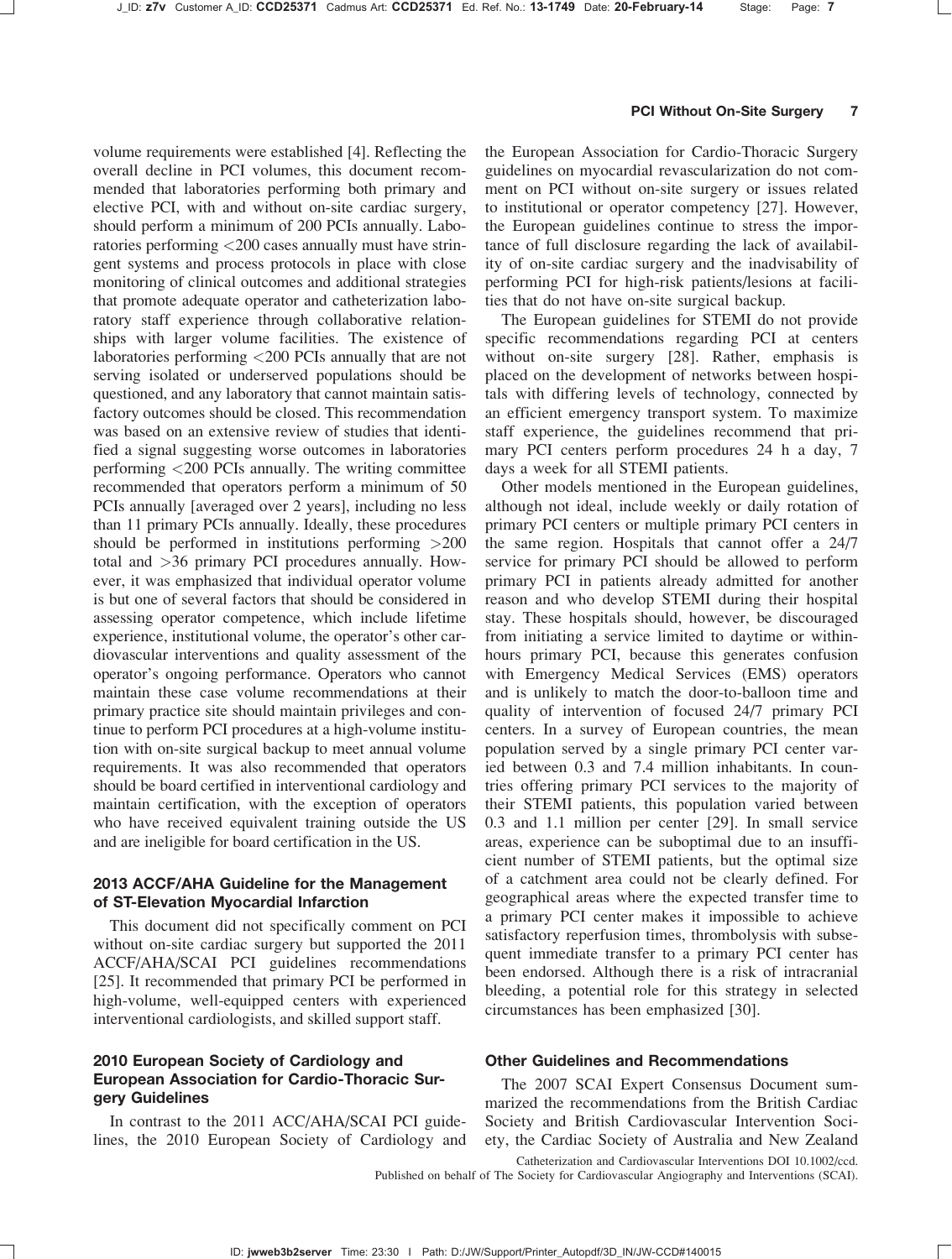(CSANZ), the Spanish Society of Cardiology, the Brazilian Society of Hemodynamics and Interventional Cardiology (Sociedade Brasileira de Hemodinamica e Cardiologia Intervencionista) and from several other countries [31–39]. Since 2007, only the guidelines from CSANZ have been updated, most recently in 2011 [32]. CSANZ guidelines state that primary PCI without on-site surgery should be performed: (a) by operators and institutions meeting the overall requirements and standards of primary PCI centers; (b) by institutions with a proven plan for rapid transport to a cardiac surgical center; (c) in a timely fashion  $\ll 90$ min); and (d) using rigorous case selection criteria. The CSANZ guidelines acknowledged that rural patients might have limited access to diagnostic angiography and PCI, and providing these services at institutions without on-site surgery by appropriately trained individuals facilitates equity of access, which should result in improved quality of care. However, the CSANZ guidelines also specifically state that rural and regional centers should not perform elective, high-risk PCI procedures if they are located more than 1 hour travel time from cardiac surgery centers.

# AHA Policy Statement on PCI Without Surgical **Backup**

In March 2012, the AHA issued a policy statement on PCI without surgical backup defining two major reasons for providing PCI without on-site surgery [40]. First, PCI without on-site surgery is considered reasonable if the intent is to provide high quality timely primary PCI for patients with STEMI. The statement recommended that each community and facility in the community have an agreed-upon plan for how STEMI patients are to be treated. The plan should indicate hospitals that should receive STEMI patients from EMS units capable of obtaining diagnostic electrocardiograms, the management at the initial receiving hospital and written criteria and agreements for the expeditious transfer of patients from nonPCI-capable to PCIcapable facilities. Second, PCI without on-site surgery is a reasonable consideration for providing local care to patients and families who do not want to travel significant distances or who have certain preferred local physicians. This is an important consideration, but the policy statement emphasized that evolving evidence suggests that such centers should have mechanisms in place to ensure high quality care. In addition to emphasizing the current guideline classifications for PCI without on-site surgery, the AHA policy statement provided recommendations for states wishing to address the issue of PCI without on-site surgery through the regulation of legislation.

#### Mission Lifeline

The Mission Lifeline program developed in 2006 from a series of conferences sponsored by the AHA and has continued to mature [41–43]. The goal of Mission Lifeline is to improve the quality of care and outcomes for patients with STEMI and to improve healthcare system readiness and response to STEMI. An important focus of Mission Lifeline is to increase the number of patients with timely access to primary PCI. Criteria for the structure and operation of a STEMI referral and STEMI-receiving hospitals are part of the Mission Lifeline initiative and apply to facilities without on-site surgery.

#### Door-to-Balloon Alliance

The Door-to-Balloon  $[D2B^{TM}]$  effort began in January 2006 when the ACC recognized the need to reduce D2B times for patients with STEMI. This led to the development of a national initiative to achieve D2B times  $\leq 90$  min for at least 75% of nontransfer primary PCI patients with STEMI in participating hospitals performing primary PCI. This alliance consists of a nationwide network of hospitals, physician champions and strategic partners committed to improving D2B times. Participation in the Alliance provides the necessary tools; information and support for helping hospitals achieve the D2B treatment goals and encourages the use of real-time performance feedback on D2B times to drive the quality improvement effort [44]. The D2B program has been highly successful, having achieved its initial goals [45].

#### Access to Primary PCI in the United States

Data from the American Hospital Association and the 2000 US Census were used to estimate the proportion of the adult population  $(\geq 18$  years of age) who lived within 60 min of a PCI hospital [46]. An estimated 79.0% lived within a 1 hour drive of a PCI hospital, with a median driving time of 11.3 min. Even among those living closer to non-PCI hospitals, 74% would experience <30 min of additional delay with a direct referral to a PCI hospital. Approximately 5 years later, Concannon et al., using similar data sources and methodology, showed that despite a 44% relative increase in the number of facilities capable of performing PCI, the number of adults within a 1 hour drive of a PCI facility increased to only 79.9%, with the median driving time reduced by  $\langle 1 \rangle$  min to 10.5 min [47]. Access in rural areas remained far less than in urban areas, with driving times reduced for only 9% of the population compared with the earlier survey. These findings mirrored a smaller experience in Michigan

Catheterization and Cardiovascular Interventions DOI 10.1002/ccd.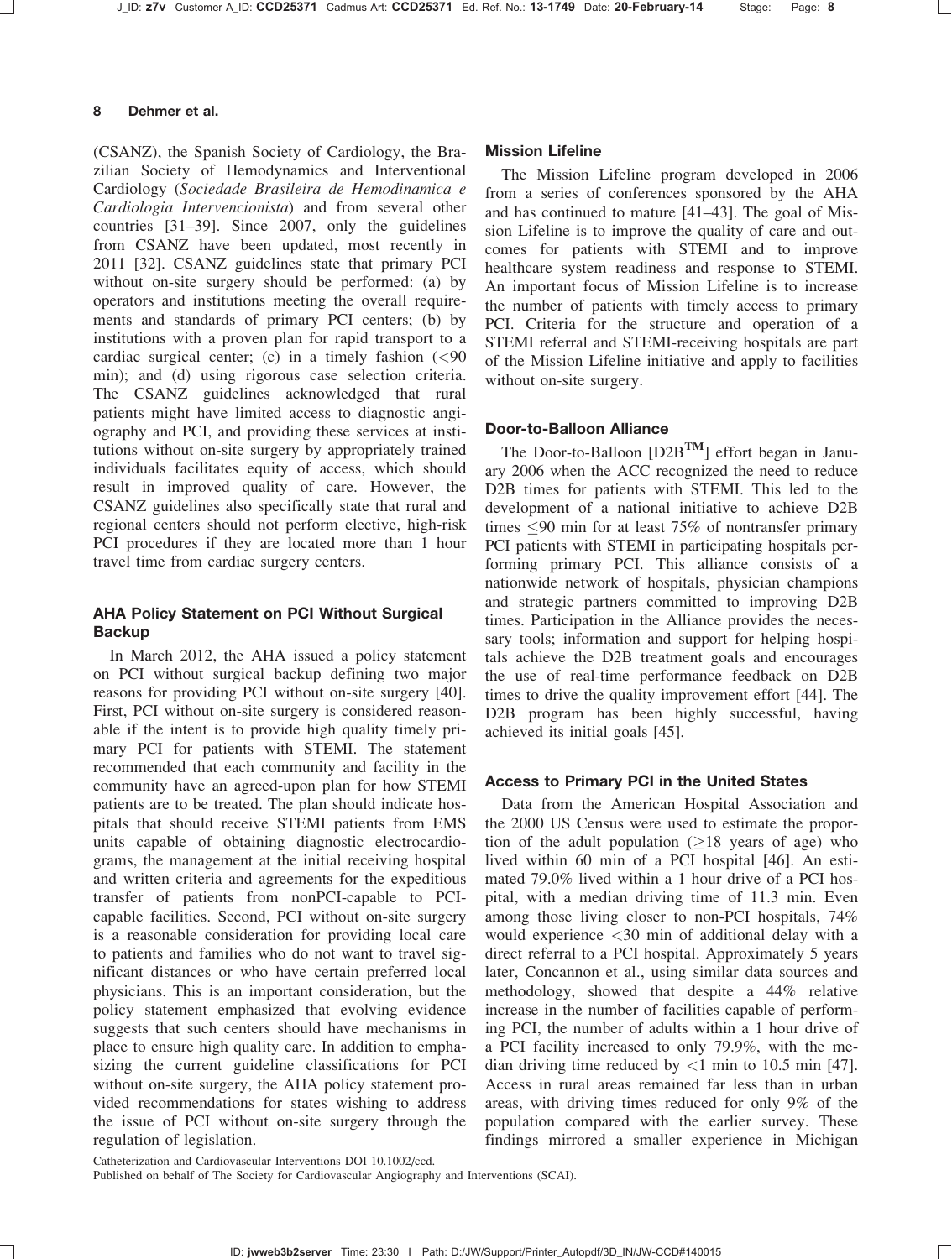where expansion of primary PCI to 12 hospitals without on-site surgery increased access for only 4.8% of the population [48]. Finally, Horwitz et al. showed that hospitals are more likely to introduce new invasive cardiac services when neighboring hospitals already offer such services and confirmed that the increase in the number of hospitals offering invasive cardiac services has not led to a corresponding increase in geographic access [49]. In total, these data support the argument that the addition of more PCI centers has not substantially improved access to PCI services for most patients.

# Financial Considerations for Facilities Providing PCI Without On-site Surgery

Medicare payments to hospitals for invasive cardiac procedures have generally remained favorable, although physician reimbursement has decreased. Percase revenue margins for PCI are typically higher than the overall hospital operating margins, and PCI improves the hospital case mix index. PCI programs bring prestige to an institution, and STEMI is one of the most prestigious diseases for treatment [50,51]. The push to develop rapid STEMI care has led many to currently advocate for EMS bypassing non-PCI hospitals; there is even consideration being given to triaging patients based on D2B metrics. Exclusion from providing STEMI care might be a lesser financial concern than the loss of downstream revenue from additional testing in patients suspected of having an acute coronary syndrome. This includes not only testing performed to exclude CAD as the cause of chest pain but also testing to evaluate noncardiac causes of chest pain. This can be an additional financial motivator for developing PCI facilities [52]. How the further bundling of payments and reimbursements on a global or capitated basis by accountable care organizations (ACO) will affect PCI programs is unclear at this time, but given the concerns about the cost of healthcare, increases in payments are unlikely [53,54]. However, even in an ACO environment, hospitals might benefit from keeping cardiovascular procedures in-house where they have the ability to control costs rather than transfering patients to tertiary hospitals.

# The Volume-Outcome Relationship for PCI and the Certificate of Need

There are 26 states with Certificate of Need (CON) regulations for the development of cardiac catheterization laboratories, but the effect of such regulations is uncertain. Ho et al. found that the removal of state cardiac CON regulations was associated with an increase in the number of hospitals performing CABG and PCI,

## PCI Without On-Site Surgery 9

but the statewide number of procedures was unchanged. The average procedure volume per hospital for both CABG and PCI therefore declined [55]. Despite this, they found no evidence that CON regulations lowered procedural mortality rates for CABG or PCI. In other studies, CON regulation of cardiac catheterization was associated with care that was judged more appropriate, whereas the removal of CON regulation of cardiac surgery has been associated with an increase in low-volume cardiac surgical centers and increased mortality [56,57]. Concerns have been raised that the proliferation of small centers performing complex procedures that have a small but definite risk of important complications might dilute the ability to provide efficient high quality service [52,58]. Reduced mortality has been associated with an increased volume of primary PCI procedures in centers, higher volume operators, total volume of PCIs in centers, and the commitment of a center to provide PCI rather than fibrinolytic therapy [59–63]. Lieu et al. reported that redundant or lowvolume primary PCI programs were cost ineffective [64]. Elective PCI at centers without on-site surgery was more expensive than PCI at centers with on-site surgery in one case-matched study [65]. In addition, the high fixed costs of a cardiac surgery program in the face of decreasing surgical volumes is leading to the consolidation of numerous smaller surgery programs, depriving some PCI programs of surgical backup.

The issue of a PCI volume-outcome relationship was extensively reviewed in the 2013 PCI Competency document for centers with and without on-site surgery and for primary and elective PCI [4]. The document concluded that in the current era, volume-outcome relationships are not as robust as in the past when balloon angioplasty was the only treatment modality. However, an institutional volume threshold of <200 PCIs annually appeared to be consistently associated with worse outcomes. Primary PCI volume  $\leq$  the guideline-recommended minimum of 36 annually was associated with worse in-hospital mortality in a recent series of over 86,000 patients in the NCDR [66]. The cutoff points of <200 total PCIs annually and  $\leq$ 36 primary PCIs annually has important implications because 26% of the PCI facilities submitting data to the NCDR performed  $\leq$ 200 total PCIs annually and 38% performed  $\leq$ 36 primary PCIs annually [8,66]. Recent data suggested a modest volume-outcome relationship for variables other than mortality, but these data have limitations and are not consistent across all studies [4]. Although there was an association between annual PCI volumes <200 and worse outcomes, there was no association between higher annual hospital volumes and improved outcomes at higher volume PCI centers. There was less evidence to support a threshold for individual operator volume for both elective and primary PCI.

Catheterization and Cardiovascular Interventions DOI 10.1002/ccd.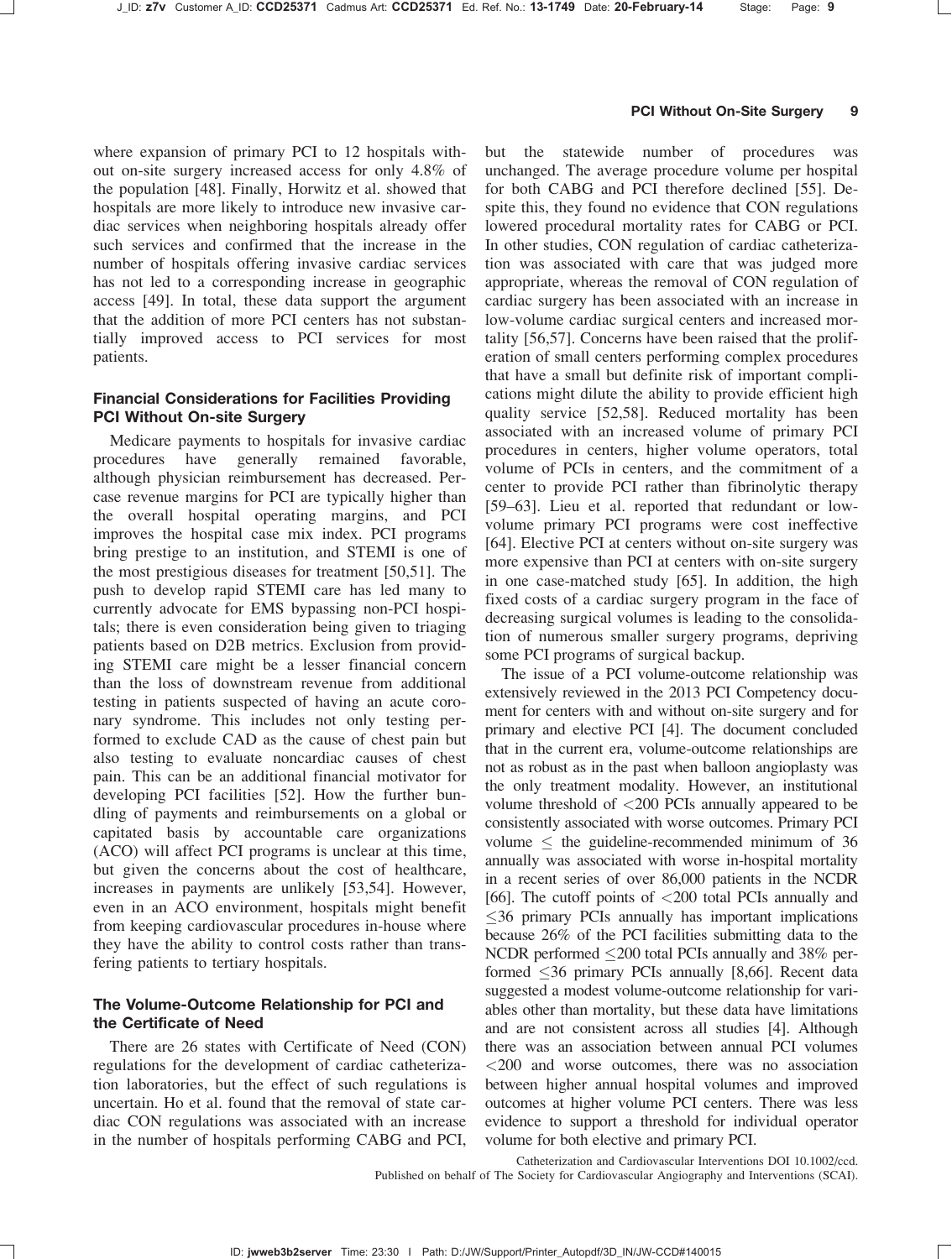$\mathbf{I}$ 

#### 10 Dehmer et al.

 $\Box$ 

 $\blacksquare$ 

## TABLE III. Facility Requirements for PCI Programs Without On-Site Surgery

| General Recommendations                                                                                                                                                                                                                                                                                                                                                                                                                                                                                                                                                                                                                                                                                                                          | Source                |
|--------------------------------------------------------------------------------------------------------------------------------------------------------------------------------------------------------------------------------------------------------------------------------------------------------------------------------------------------------------------------------------------------------------------------------------------------------------------------------------------------------------------------------------------------------------------------------------------------------------------------------------------------------------------------------------------------------------------------------------------------|-----------------------|
| Requisite support equipment must be available and in good working order to respond to emergency situations.                                                                                                                                                                                                                                                                                                                                                                                                                                                                                                                                                                                                                                      | PCI-GL<br>PCI-CS      |
|                                                                                                                                                                                                                                                                                                                                                                                                                                                                                                                                                                                                                                                                                                                                                  | ML                    |
| Should demonstrate appropriate planning for program development and should complete both a primary PCI devel-<br>opment program and an elective PCI development program. Program developments to include routine care pro-<br>cess and case selection review.                                                                                                                                                                                                                                                                                                                                                                                                                                                                                    | AHA<br>D2B            |
| Full support from hospital administration in fulfilling the necessary institutional requirements, including appropriate                                                                                                                                                                                                                                                                                                                                                                                                                                                                                                                                                                                                                          | PCI-GL, PCI-CS        |
| support services such as intensive care, advanced imaging (CT, MR and other vascular imaging), respiratory care,<br>blood bank and nephrology consultation with access to dialysis.                                                                                                                                                                                                                                                                                                                                                                                                                                                                                                                                                              | <b>ECD</b>            |
| The institution should have systems for credentialing and governing the PCI program. On-site data collection, qual-                                                                                                                                                                                                                                                                                                                                                                                                                                                                                                                                                                                                                              | PCI-CS, AHA, PCI-GL   |
| ity assessment, quality improvement and error management are essential. Each institution must establish an<br>ongoing mechanism for valid and continuous peer review of its quality and outcomes. A quality improvement<br>program should routinely 1) review quality and outcomes of the entire program; 2) review results of individual<br>operators; 3) include risk adjustment; 4) provide peer review of difficult or complicated cases; and 5) perform<br>random case reviews. The review process should assess the appropriateness of the interventional procedures. Eval-<br>uation should include the clinical indications for the procedure, technical performance and the quality and inter-<br>pretation of the coronary angiograms. | <b>ECD</b>            |
| Written agreements for emergency transfer of patients to a facility with cardiac surgery must exist. Transport proto-                                                                                                                                                                                                                                                                                                                                                                                                                                                                                                                                                                                                                            | PCI-GL, AHA           |
| cols should be tested a minimum of 2 times per year involving both the referring and receiving facility. Develop                                                                                                                                                                                                                                                                                                                                                                                                                                                                                                                                                                                                                                 | PCI-CS                |
| agreements with a ground or air ambulance service capable of advanced life support and IABP transfer that guar-                                                                                                                                                                                                                                                                                                                                                                                                                                                                                                                                                                                                                                  | <b>ECD</b>            |
| antees a transport vehicle will be on-site to begin transport in $\leq 30$ min and arrival at the surgical hospital within<br>60 min of the decision to declare the need for emergency surgery. Tertiary facility must agree to accept emergent<br>and nonemergent transfers for additional medical care, cardiac surgery or intervention. Tertiary centers should be<br>able to establish cardiopulmonary bypass on emergency transfer patients within $\langle 120 \text{ min of an urgent referral.} \rangle$                                                                                                                                                                                                                                 | New                   |
| Well-equipped and maintained cardiac catheterization laboratory with high-resolution digital imaging capability. The                                                                                                                                                                                                                                                                                                                                                                                                                                                                                                                                                                                                                             | PCI-GL                |
| capability for real-time transfer of images and hemodynamic data [via T-1 transmission line] as well as audio and                                                                                                                                                                                                                                                                                                                                                                                                                                                                                                                                                                                                                                | PCI-CS                |
| video images to review terminals for consultation at the facility providing surgical backup support is highly rec-<br>ommended.                                                                                                                                                                                                                                                                                                                                                                                                                                                                                                                                                                                                                  | ML                    |
| Appropriate inventory of interventional equipment, including guide catheters, balloons and stents in multiple sizes;<br>thrombectomy and distal protection devices; covered stents; temporary pacemakers; and pericardiocentesis trays.<br>Access to other diagnostic modalities such as intravascular ultrasound and fractional flow reserve is required.<br>Rotational or other atherectomy devices and the treatment of CTOs should not be performed in facilities without<br>on-site surgery.                                                                                                                                                                                                                                                | PCI-GL, PCI-CS<br>New |
| Meticulous clinical and angiographic selection criteria for PCI (Table V).                                                                                                                                                                                                                                                                                                                                                                                                                                                                                                                                                                                                                                                                       | PCI-GL, AHA           |
| Participation in a national data registry, such as the ACC NCDR in the United States is required. This allows bench-                                                                                                                                                                                                                                                                                                                                                                                                                                                                                                                                                                                                                             | PCI-GL                |
| marking, risk adjustment and facilitates outcomes analysis of local data.                                                                                                                                                                                                                                                                                                                                                                                                                                                                                                                                                                                                                                                                        | <b>ECD</b>            |
|                                                                                                                                                                                                                                                                                                                                                                                                                                                                                                                                                                                                                                                                                                                                                  | AHA                   |
| A program should be in place to track and ensure treatments with ACC/AHA guideline-based Class I therapies, both<br>acutely and at discharge.                                                                                                                                                                                                                                                                                                                                                                                                                                                                                                                                                                                                    | PCI-CS, ML            |
| Full service laboratories [both primary and elective PCI, with and without on-site cardiac surgery] performing <200                                                                                                                                                                                                                                                                                                                                                                                                                                                                                                                                                                                                                              | PCI-CS                |
| cases annually must have stringent systems and process protocols with close monitoring of clinical outcomes and<br>additional strategies that promote adequate operator and catheterization laboratory staff experience through collab-<br>orative relationships with larger volume facilities. Both physicians and staff should have the opportunity to work<br>at a high volume center to enhance their skills. The continued operation of laboratories performing <200 proce-                                                                                                                                                                                                                                                                 |                       |
| dures annually that are not serving isolated or underserved populations should be questioned and any laboratory<br>that cannot maintain satisfactory outcomes should be closed.                                                                                                                                                                                                                                                                                                                                                                                                                                                                                                                                                                  |                       |
| Geographic isolation exists if the emergency transport time to another facility for a STEMI patient is $>$ 30 min.                                                                                                                                                                                                                                                                                                                                                                                                                                                                                                                                                                                                                               | New                   |
| Satisfactory outcomes should be defined by each local facility as part of their quality review process and should be                                                                                                                                                                                                                                                                                                                                                                                                                                                                                                                                                                                                                             | ML                    |
| based on national or regional benchmarks. Programs that fail to meet their established criteria for satisfactory per-                                                                                                                                                                                                                                                                                                                                                                                                                                                                                                                                                                                                                            | PCI-CS                |
| formance for 2 consecutive quarters must undertake efforts to improve engaging outside experts if necessary. Fail-<br>ure to improve quality metrics should also be grounds for program closure regardless of the location.                                                                                                                                                                                                                                                                                                                                                                                                                                                                                                                      | D2B                   |
| As part of the local continuous quality improvement program, there should be a regular review of all patients trans-<br>ferred for emergency surgery with the outcome of surgery and identification of improvement opportunities.                                                                                                                                                                                                                                                                                                                                                                                                                                                                                                                | PCI-GL                |

Catheterization and Cardiovascular Interventions DOI 10.1002/ccd.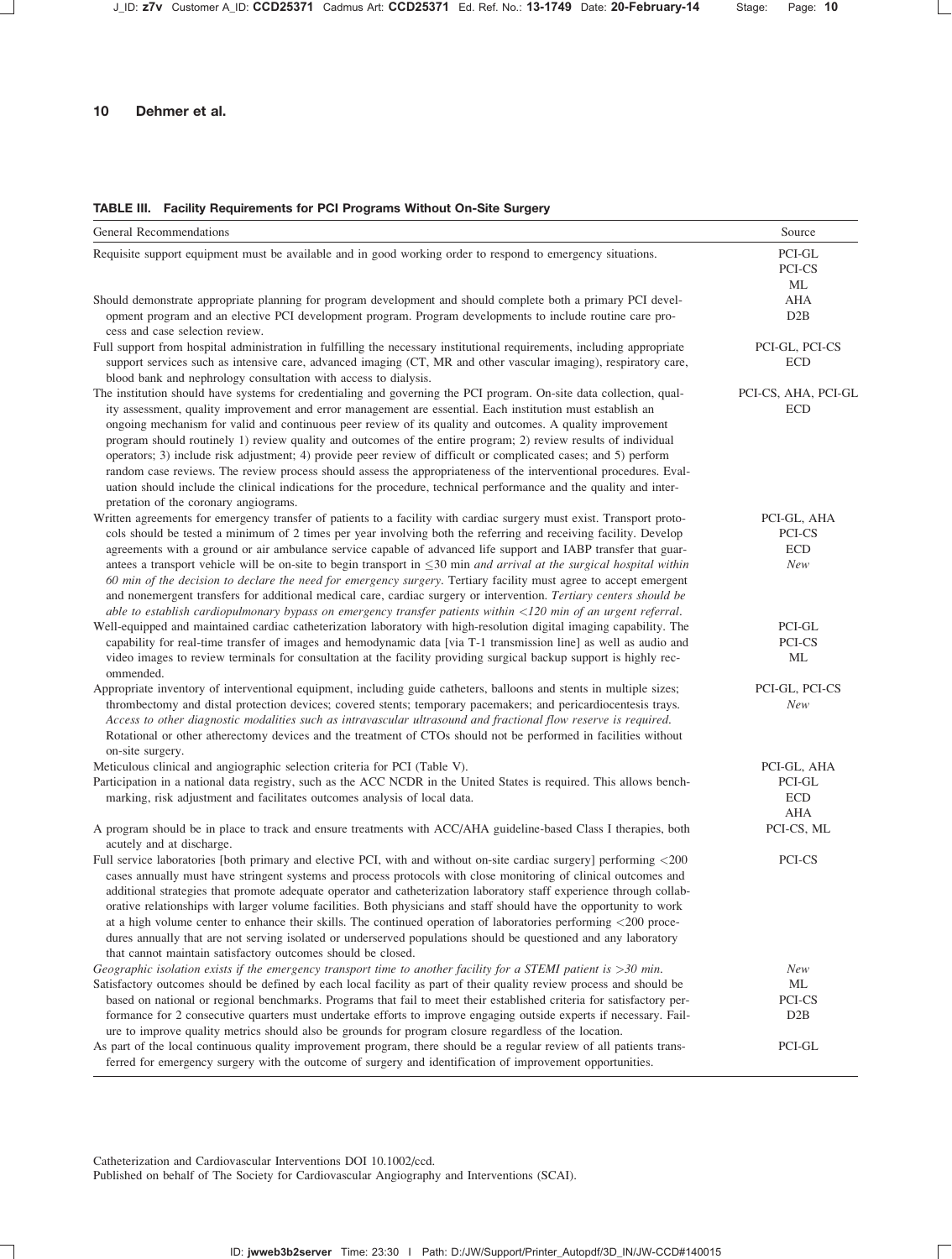#### TABLE III. Continued

| General Recommendations                                                                                                                                                                                                                                                                                                                                           | Source      |
|-------------------------------------------------------------------------------------------------------------------------------------------------------------------------------------------------------------------------------------------------------------------------------------------------------------------------------------------------------------------|-------------|
| <b>STEMI Treatment Recommendations</b>                                                                                                                                                                                                                                                                                                                            |             |
| Each community should develop a STEMI system of care that follows standards at least as strong as those devel-                                                                                                                                                                                                                                                    | 2009        |
| oped for Mission Lifeline, including:                                                                                                                                                                                                                                                                                                                             | PCI-GL      |
| • Performance of primary PCI as the first-choice treatment for STEMI to ensure streamlined care paths and                                                                                                                                                                                                                                                         | 2011        |
| increased case volumes.                                                                                                                                                                                                                                                                                                                                           | PCI-GL      |
| • A process for prehospital identification and activation.                                                                                                                                                                                                                                                                                                        |             |
| • Protocols for triage, diagnosis and cardiac catheterization laboratory activation should be established within the<br>primary PCI hospital/STEMI-Receiving Center.                                                                                                                                                                                              | ML<br>D2B   |
| • A single activation phone call should alert the STEMI team. Criteria for EMS activation of the cardiac catheter-<br>ization laboratory should be established in conjunction with EMS providers.                                                                                                                                                                 |             |
| • Transfer protocols for patients who arrive at STEMI referral centers who are in cardiogenic shock and/or are<br>primary PCI candidates ineligible for fibrinolytic drugs.                                                                                                                                                                                       |             |
| STEMI receiving centers should be available and on-call 24 hours/7 days a week (no diversion) to perform primary                                                                                                                                                                                                                                                  | PCI-GL, AHA |
| PCI. Primary PCI should not be performed at facilities unless it is provided on a 24/7 schedule. <sup>a</sup> The cardiac cath-<br>eterization laboratory staff and interventional cardiologist should arrive within 30 min of a STEMI activation call.<br>Facilities should have a plan for triage and treatment of simultaneous presentation of STEMI patients. | ML          |
| STEMI receiving centers should perform a minimum of 36 primary PCI procedures annually, and these procedures                                                                                                                                                                                                                                                      | PCI-GL      |
| should ideally be performed at facilities that perform a minimum of 200 total PCI procedures annually.                                                                                                                                                                                                                                                            | PCI-CS      |
|                                                                                                                                                                                                                                                                                                                                                                   | ML          |
| Facilities performing only primary PCI should perform a minimum of 36 primary PCIs annually and work in collab-                                                                                                                                                                                                                                                   | PCI-GL      |
| oration with a high volume PCI facility to ensure good outcomes                                                                                                                                                                                                                                                                                                   | PCI-CS      |
| There should be a recognized STEMI-Receiving Center liaison/system coordinator to the system and a recognized<br>physician champion.                                                                                                                                                                                                                              | ML          |
| The STEMI-Receiving Centers should participate in the Mission Lifeline-approved data collection tool, ACTION                                                                                                                                                                                                                                                      | ML          |
| Registry-Get with the Guidelines <sup>TM</sup> .                                                                                                                                                                                                                                                                                                                  | D2B         |
| They should also participate in the regional Mission Lifeline Stakeholder group (if available) to contribute to the de-<br>velopment of a regional STEMI System of Care Plan                                                                                                                                                                                      | ML          |
| Monthly multidisciplinary team meetings to evaluate outcomes and quality improvement data. Operational issues<br>should be reviewed, problems identified, and solutions implemented. The following measurements should be eval-                                                                                                                                   | ML          |
| uated on an ongoing basis:                                                                                                                                                                                                                                                                                                                                        |             |
| a. Door-to-first device time, nontransfer patients                                                                                                                                                                                                                                                                                                                |             |
| b. STEMI Referral Hospital ED door-to-balloon [first device used] time                                                                                                                                                                                                                                                                                            |             |
| c. First medical contact to balloon inflation [first device used] time, nontransfer patients                                                                                                                                                                                                                                                                      |             |
| d. First medical contact to balloon inflation [first device used] time, transfer patients                                                                                                                                                                                                                                                                         |             |
| e. Proportion of eligible patients receiving reperfusion therapy                                                                                                                                                                                                                                                                                                  |             |
| f. Proportion of eligible patients administered guideline-based class I therapies                                                                                                                                                                                                                                                                                 |             |
| g. Proportion of patients with field diagnosis of STEMI and activation of the Cardiac Catheterization Laboratory                                                                                                                                                                                                                                                  |             |
| for intended primary PCI who                                                                                                                                                                                                                                                                                                                                      |             |
| i. do not undergo acute catheterization because of misdiagnosis                                                                                                                                                                                                                                                                                                   |             |
| ii. undergo acute catheterization and found to have no elevation in cardiac biomarkers and no revascularization                                                                                                                                                                                                                                                   |             |
| in the first 24 h                                                                                                                                                                                                                                                                                                                                                 |             |
| h. In-hospital mortality                                                                                                                                                                                                                                                                                                                                          |             |

<sup>a</sup>Required for U.S. facilities but might not be possible for all facilities worldwide.

ACC, American College of Cardiology; AHA, American Heart Association policy statement; CT, computed tomography; CTO, chronic total occlusion; D2B, Door-to-Balloon Alliance; ECD, 2012 Expert Consensus Document on Cardiac Catheterization Standards; EMS, emergency medical systems; GL, Guidelines; IABP, intra-aortic balloon pump; IVUS, intravascular ultrasound; ML, Mission Lifeline; MR, magnetic resonance; New, New recommendation in this document; NCDR, National Cardiovascular Data Registry; PCI-CS, 2013 PCI Competency Statement; PCI-GL, 2011 ACCF/ AHA/SCAI PCI guidelines; PCI, percutaneous coronary intervention; SCAI, Society for Cardiovascular Angiography and Interventions; and STEMI, ST-segment elevation myocardial infarction.

Italics font: New or modified recommendation in the document.

#### Recommendations

We have provided recommendations for PCI without on-site surgery that are a composite of recommendations from the 2007 SCAI Expert Consensus Statement, the 2011 PCI guidelines, the 2012 Expert Consensus Document on Cardiac Catheterization Laboratory Standards, the 2013 PCI Competency statement and recommendations from the policy statement of the American Heart Association and requirements for the Mission Lifeline program and D2B Alliance [1– 4,40,43,44]. Redundant recommendations from these documents were consolidated, and the writing committee included several new recommendations consistent with evolving practice standards.

Catheterization and Cardiovascular Interventions DOI 10.1002/ccd.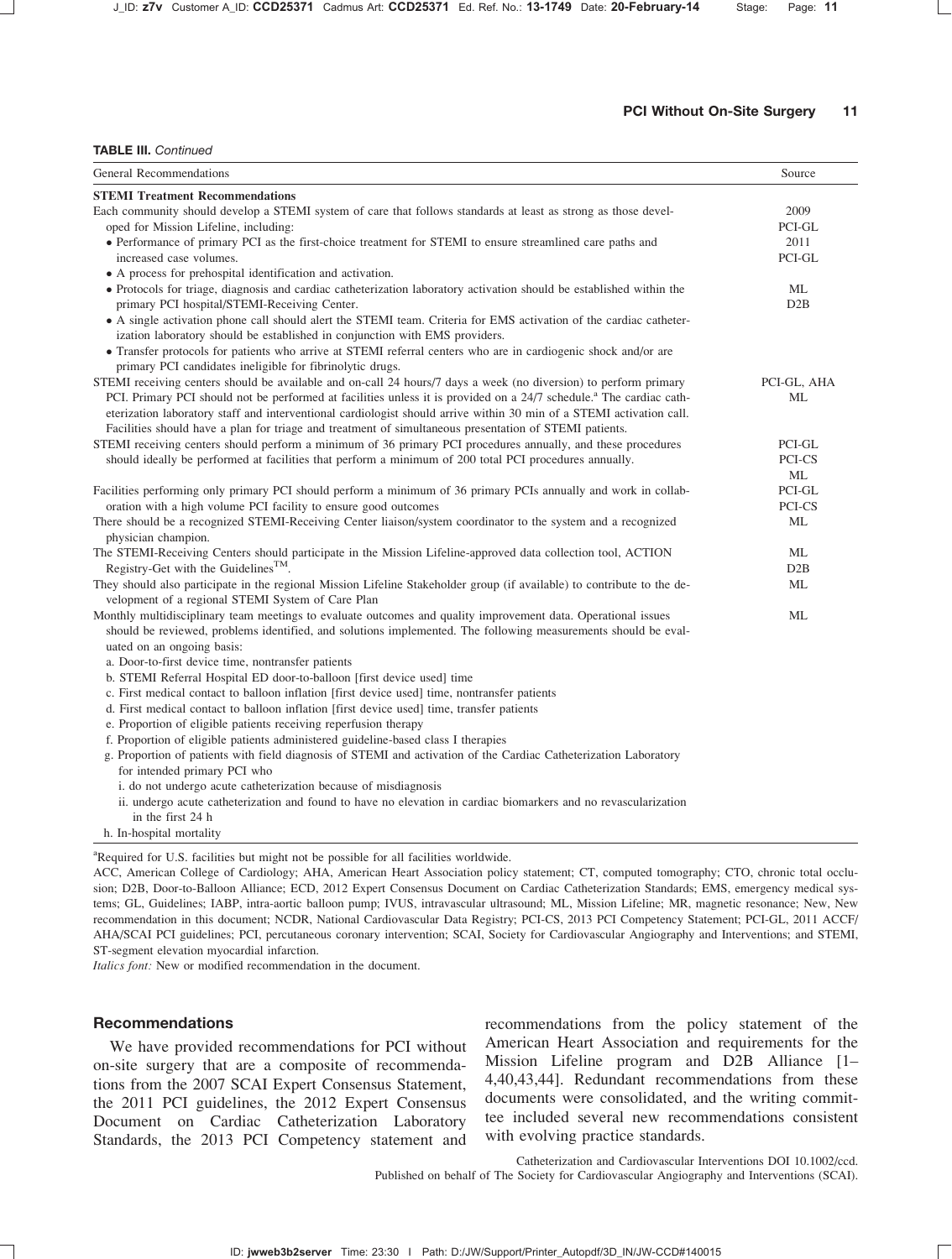#### 12 Dehmer et al.

#### TABLE IV. Personnel Requirements for PCI Programs Without On-Site Surgery

| Personnel Recommendations                                                                                                                                                                                                                             | Source  |
|-------------------------------------------------------------------------------------------------------------------------------------------------------------------------------------------------------------------------------------------------------|---------|
| Experienced nursing and technical laboratory staff with training in interventional laboratories. Personnel must be                                                                                                                                    | PCI GL  |
| comfortable treating acutely ill patients with hemodynamic and electrical instability.                                                                                                                                                                | PCI-CS  |
| Coronary care unit nursing staff must be experienced and comfortable with invasive hemodynamic monitoring, oper-                                                                                                                                      | PCI-GL  |
| ation of temporary pacemaker, management of IABP, management of in-dwelling arterial/venous sheaths and                                                                                                                                               | PCI-CS  |
| identifying potential complications such as abrupt closure, recurrent ischemia and access site complications.                                                                                                                                         | New     |
| Personnel should be capable of endotracheal intubation and ventilator management both on-site and during transfer<br>if necessary.                                                                                                                    | PCI-GL  |
| Operators should have ABIM board certification in interventional cardiology and maintain certification, with the                                                                                                                                      | PCI-CS, |
| exception of operators who have gone through equivalent training outside the United States and are ineligible for<br>ABIM certification and recertification exams.                                                                                    |         |
| Interventional cardiologists should perform a minimum of 50 coronary interventional procedures per year [averaged]<br>over a 2-year period] to maintain competency.                                                                                   | PCI-CS  |
| Primary PCI should be performed by experienced operators who perform a minimum of 50 elective PCI procedures                                                                                                                                          | PCI-CS  |
| per year and, ideally, at least 11 primary PCI procedures per year. Ideally, these procedures should be performed<br>in institutions that perform more than 200 elective PCIs per year and more than 36 primary PCI procedures for<br>STEMI per year. | ML      |
| Facilities should develop internal review processes to assess operators performing <50 PCIs annually. Individual op-                                                                                                                                  | PCI-CS  |
| erator level volume is one of several factors that should be considered in assessing operator competence, which                                                                                                                                       |         |
| include lifetime experience, institutional volume, individual operator's other cardiovascular interventions and                                                                                                                                       |         |
| quality assessment of the operator's ongoing performance.                                                                                                                                                                                             |         |
| It is unwise for a newly trained interventional cardiologist to start a new PCI program. Newly trained interventional                                                                                                                                 | New     |
| cardiologists joining an established PCI program should be mentored by existing physicians until it is determined                                                                                                                                     |         |
| their skills, judgment and outcomes are acceptable.                                                                                                                                                                                                   |         |

ABIM, American Board of Internal Medicine; ML, Mission Lifeline; PCI-CS, 2013 PCI Competency Statement; PCI-GL, 2011 ACCF/AHA/SCAI PCI guidelines; IABP, intra-aortic balloon pump; New, new recommendation in this document; PCI, percutaneous coronary intervention; STEMI, ST-segment elevation myocardial infarction.

Italics font: New or modified recommendation in the document.

## Facility Requirements for PCI Programs Without On-Site Surgery

Facility requirements are similar to those presented in past documents but now include a greater emphasis on the presence of quality review programs for facilities and operators, as described in the 2013 PCI com-

T3 petency document (4) (Table III). Diagnostic modalities such as IVUS and especially fractional flow reserve previously considered desirable for facilities without on-site surgery have now increased in importance and are necessary for all PCI centers.

The 2013 PCI Competency Document identified a signal suggesting that an institutional volume threshold of <200 PCIs/year was associated with worse outcomes. Therefore, the 2013 Competency Document recommended that the continued operation of laboratories performing <200 procedures annually that are not serving isolated or underserved populations be questioned and that any laboratory that cannot maintain satisfactory outcomes should be closed. Past documents have not specified any criteria for geographic isolation. The writing committee suggests it be defined not by distance but by the time required for emergency transport of a STEMI patient to another facility. Hospitals justify the creation of new PCI centers without on-site surgery by stating that they improve access for geographically under-served

populations and allow patients to be cared for in close geographic proximity to their own families and physicians. However, multiple low-volume and partial-service PCI centers within a geographic area diffuse PCI expertise, increase costs for the overall health system and have not been shown to improve access [46–49]. If the transfer time is  $\leq$ 30 min, it is reasonable to assume that transfer to the nearest PCI center will provide reperfusion as rapidly as if it were available at the first hospital. For transport times longer than 30 min, performing PCI on-site is likely to be quicker than a transfer. The development of PCI facilities within a 30-min emergency transfer time to an established facility is therefore strongly discouraged.

What constitutes a reasonable transport time for a patient requiring emergency surgery has not been consistently addressed in prior documents. Both CPORT-E and MASS-COMM studies provide guidance contained in their on-line supplementary materials [9,11]. Both require a transport vehicle to be available to begin transport within 30 min and arrival at the surgical hospital within 60 min of the decision to declare the need for emergency surgery. MASS-COMM further recommends that surgical intervention begin within 120 min. Given the existing data on the distribution of PCI facilities in the US, the performance of elective PCI at facilities that cannot meet these transfer times is discouraged [46,47].

Catheterization and Cardiovascular Interventions DOI 10.1002/ccd.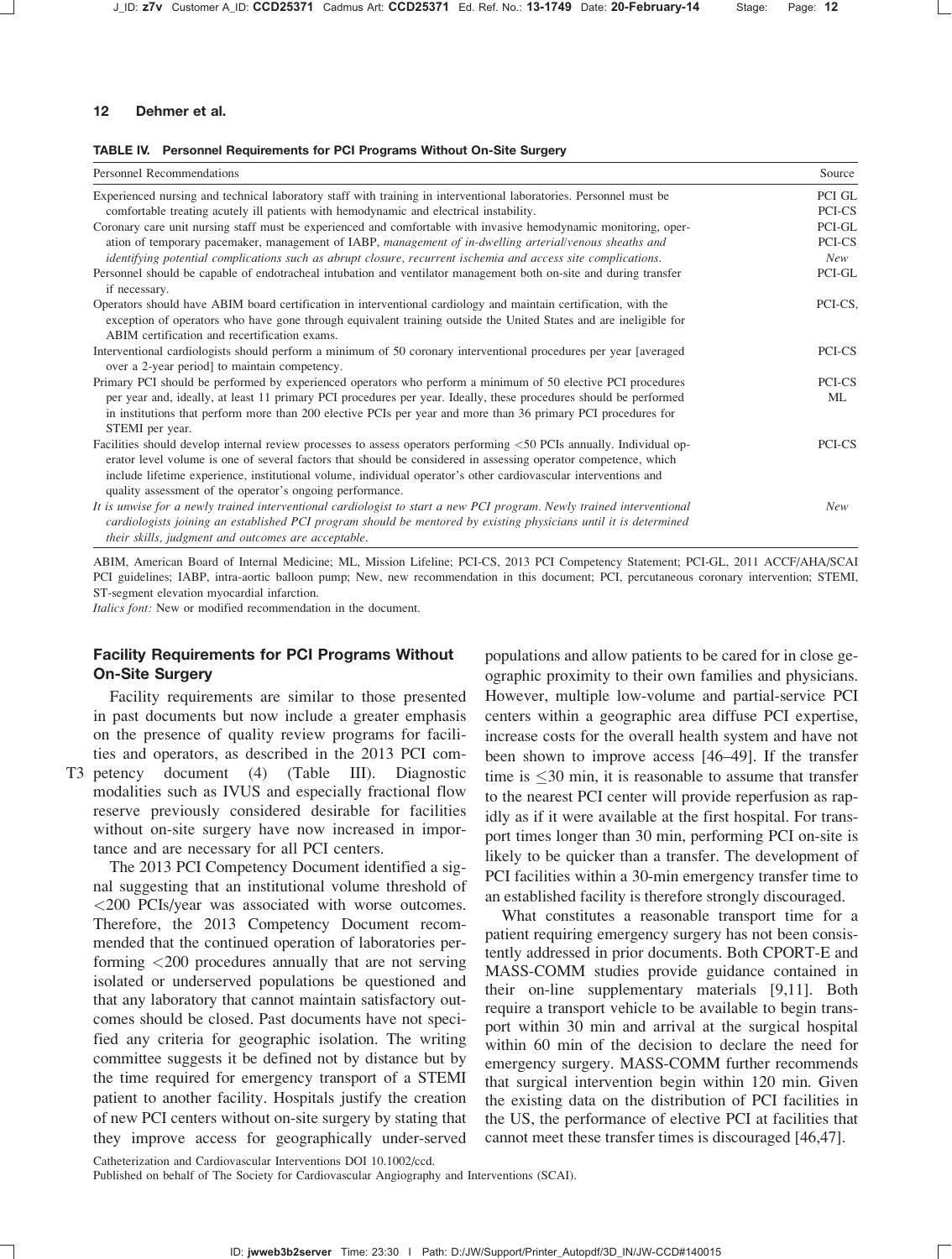#### PCI Without On-Site Surgery 13

| Recommendations-Cardiologist-Cardiac Surgeon Interactions                                                                                                                                                                                                                                                                                                                                                                                                                                                                                                                                                                                                                                                                                                                                                                                                                                                                                                                                | Source                         |
|------------------------------------------------------------------------------------------------------------------------------------------------------------------------------------------------------------------------------------------------------------------------------------------------------------------------------------------------------------------------------------------------------------------------------------------------------------------------------------------------------------------------------------------------------------------------------------------------------------------------------------------------------------------------------------------------------------------------------------------------------------------------------------------------------------------------------------------------------------------------------------------------------------------------------------------------------------------------------------------|--------------------------------|
| Interventional cardiologists must establish a working relationship with cardiac surgeons at the receiving facility.                                                                                                                                                                                                                                                                                                                                                                                                                                                                                                                                                                                                                                                                                                                                                                                                                                                                      | PCI-GL<br><b>ECD</b>           |
| Cardiac surgeons should have privileges at the referring facility to allow review of treatment options as time allows.                                                                                                                                                                                                                                                                                                                                                                                                                                                                                                                                                                                                                                                                                                                                                                                                                                                                   | PCI-GL<br><b>ECD</b>           |
| Ideally, face-to-face meetings between cardiothoracic surgeons and cardiologists involved should occur on a regular<br>basis (Heart Team approach) especially for the discussion of management of patients undergoing nonprimary PCI<br>who have left main, three-vessel CAD or two-vessel CAD with involvement of the LAD or comorbidities such as                                                                                                                                                                                                                                                                                                                                                                                                                                                                                                                                                                                                                                      | PCI-GL<br><b>ECD</b><br>New    |
| diabetes, depressed LV function or complex anatomy.<br>Cardiac surgeon and receiving hospital agree to provide cardiac surgical backup for urgent cases at all hours and for<br>elective cases at mutually agreed hours.<br>Surgeon and receiving facility ensure that patients will be accepted based on medical condition, capacity of surgeon                                                                                                                                                                                                                                                                                                                                                                                                                                                                                                                                                                                                                                         | PCI-GL<br><b>ECD</b><br>PCI-GL |
| to provide services at the time of request and availability of resources. If this cannot be ensured before the start<br>of an elective procedure, the case should not be done at that time.                                                                                                                                                                                                                                                                                                                                                                                                                                                                                                                                                                                                                                                                                                                                                                                              | <b>ECD</b>                     |
| Interventional cardiologists must review with surgeons the immediate needs and status of any patient transferred for<br>urgent surgery.                                                                                                                                                                                                                                                                                                                                                                                                                                                                                                                                                                                                                                                                                                                                                                                                                                                  | PCI-GL<br><b>ECD</b>           |
| Interventional cardiologist should be familiar with and have immediate access to appropriate life support devices,<br>such an intraaortic balloon pumps, and should be qualified for handling emergencies such as pericardial tampon-<br>ade and embolization.                                                                                                                                                                                                                                                                                                                                                                                                                                                                                                                                                                                                                                                                                                                           | PCI-GL<br><b>ECD</b>           |
| Hospital administrations from both facilities endorse the transfer agreement.                                                                                                                                                                                                                                                                                                                                                                                                                                                                                                                                                                                                                                                                                                                                                                                                                                                                                                            | PCI-GL<br><b>ECD</b>           |
| Transferring physicians obtain consent for surgery from patients or appropriate surrogates.                                                                                                                                                                                                                                                                                                                                                                                                                                                                                                                                                                                                                                                                                                                                                                                                                                                                                              | PCI-GL<br><b>ECD</b>           |
| Initial informed consent for PCI discloses that the procedure is being performed without on-site surgical backup and<br>acknowledges the possibility of risks related to transfer. The consent process should include the risk of urgent sur-<br>gery and state that a written plan for transfer exists. Consent for PCI should be obtained before the procedure<br>and before any sedatives are given. Consent for PCI obtained while the patient is on the table is not informed<br>consent and is unacceptable in non-emergency situations.                                                                                                                                                                                                                                                                                                                                                                                                                                           | PCI-GL<br><b>ECD</b><br>New    |
| <b>Recommendations - Case Selection and Management</b>                                                                                                                                                                                                                                                                                                                                                                                                                                                                                                                                                                                                                                                                                                                                                                                                                                                                                                                                   |                                |
| Avoid intervention in patients with:<br>$\bullet$ >50% diameter stenosis of left main artery proximal to infarct-related lesion, especially if the area in jeopardy<br>is relatively small and overall LV function is not severely impaired.<br>• Long, calcified, or severely angulated target lesions at high risk for PCI failure with TIMI flow grade 3 present<br>during initial diagnostic angiography.<br>• Lesions in areas other than the infarct artery (unless they appeared to be flow limiting in patients with hemody-<br>namic instability or ongoing symptoms).<br>• Lesions with TIMI flow grade 3 in patients with left main or three-vessel disease where bypass surgery is likely<br>a superior revascularization strategy compared with PCI.<br>• Culprit lesions in more distal branches that jeopardize only a modest amount of myocardium when there is<br>more proximal disease that could be worsened by attempted intervention.<br>• Chronic total occlusion. | PCI-GL<br><b>ECD</b><br>New    |
| The management of patients with STEMI resuscitated from sudden cardiac death is complex, and decisions about<br>the need for immediate PCI with or without therapeutic hypothermia or possible transfer to a tertiary facility for<br>treatment should be individualized.                                                                                                                                                                                                                                                                                                                                                                                                                                                                                                                                                                                                                                                                                                                |                                |
| Emergency transfer for coronary bypass surgery patients with<br>• High-grade left main or three-vessel coronary disease with clinical or hemodynamic instability after successful<br>or unsuccessful PCI of an occluded vessel and preferably with IABP support.<br>• Failed or unstable PCI result and ongoing ischemia, with IABP support during transfer.                                                                                                                                                                                                                                                                                                                                                                                                                                                                                                                                                                                                                             | PCI-GL<br><b>ECD</b>           |

CTO, chronic total occlusion; ECD, 2012 Expert Consensus Document on Cardiac Catheterization Standards; PCI-GL, 2011 ACCF/AHA/SCAI PCI Guidelines; IABP, intraaortic balloon pump; LV, left ventricle; New, new recommendation in this document; PCI, percutaneous coronary intervention; TIMI, thrombolysis in myocardial Infarction.

Italics font: New or modified recommendation in the document

The 2013 PCI competency document also states that any laboratory that cannot maintain satisfactory outcomes should be closed; however, there is currently no national definition for "satisfactory outcomes". The writing committee recommends that these be defined by each PCI center, including those with on-site surgery, as part of their quality review process, using national benchmark data. Programs failing to meet established criteria for satisfactory performance for two consecutive quarters must undertake efforts to improve their

Catheterization and Cardiovascular Interventions DOI 10.1002/ccd.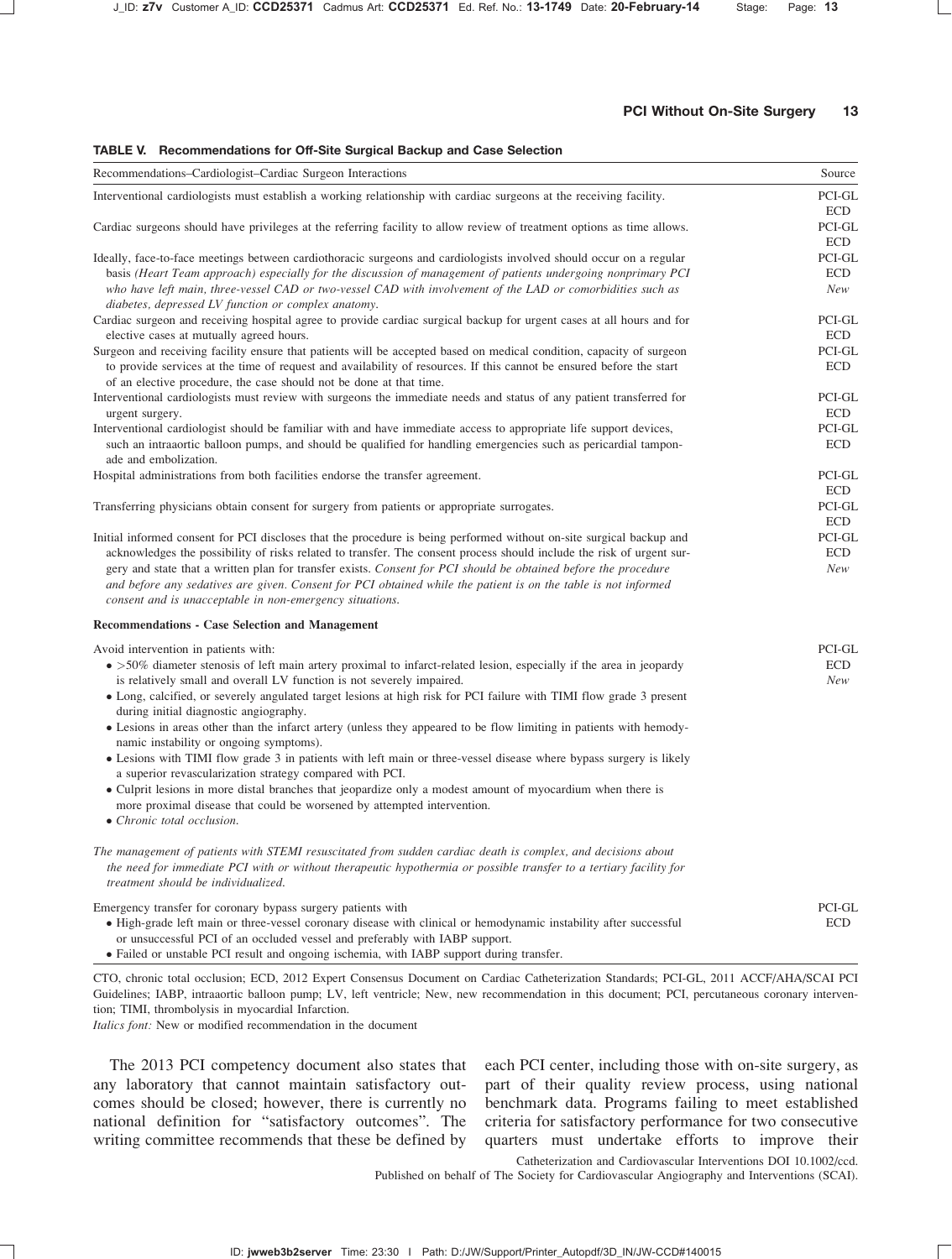#### 14 Dehmer et al.

#### TABLE VI. Patient and Lesion Characteristics That Could be Unsuitable for Nonemergency Procedures at Facilities Without On-Site Cardiac Surgery

| High-risk patients                                                                                                                                                                                                                                                                                                                                                                                                                                                                                                                                                                                                                                                                                   | Source                             |
|------------------------------------------------------------------------------------------------------------------------------------------------------------------------------------------------------------------------------------------------------------------------------------------------------------------------------------------------------------------------------------------------------------------------------------------------------------------------------------------------------------------------------------------------------------------------------------------------------------------------------------------------------------------------------------------------------|------------------------------------|
| • Decompensated congestive heart failure [Killip Class $\geq$ 3] without evidence for active ischemia.<br>• Recent $\left[ \langle 8 \text{ weeks} \rangle \right]$ cerebrovascular accident.<br>• Advanced malignancy.<br>• Known clotting disorders.<br>$\bullet$ LVEF ${\leq}30\%.$                                                                                                                                                                                                                                                                                                                                                                                                               | PCI-GL<br><b>AHA</b><br><b>ECD</b> |
| • Chronic kidney disease [creatinine $>2.0$ mg/dl or creatinine clearance $<60$ mL/min].<br>• Serious ongoing ventricular arrhythmias.<br>• Patients with left main stenosis [>50% diameter] or three-vessel disease unprotected by prior bypass surgery [>70% stenoses<br>in the proximal or mid segments of all major epicardial coronary arteries], treatment of any or all stenoses. Scoring systems,<br>such as SYNTAX may be useful in defining the extent of disease and type of revascularization procedure.<br>• Patients with a single-target lesion that jeopardizes an extensive amount of myocardium.<br>• Patients undergoing intervention on the last remaining conduit to the heart. |                                    |
| <b>High-risk lesions</b>                                                                                                                                                                                                                                                                                                                                                                                                                                                                                                                                                                                                                                                                             |                                    |
| • Unprotected left main stenosis.<br>• Diffuse disease $\lceil >20 \rceil$ mm in length.<br>• Extremely angulated segment $[>90\%]$ or excessive proximal or in-lesion tortuosity.<br>• More than moderate calcification of a stenosis or proximal segment<br>• Inability to protect major side branches.<br>• Degenerated older vein grafts with friable lesions.<br>• Substantial thrombus in the vessel or at the lesion site.<br>• Any other feature that could, in the operator's judgment, impede successful stent deployment.<br>• Anticipated need for rotational or other atherectomy device, cutting balloon or laser.                                                                     | PCI-GL<br><b>ECD</b><br>New        |
| The characteristics listed above identify high-risk patient and lesion features but are not absolute contraindications to performing<br>PCI at a facility without on-site surgery. For example, an elevated creatinine levels increases the procedure risk for the patient,<br>but this is not unique to facilities without on-site surgery and treatments to mitigate this complication can be used at all facili-<br>ties. Ultimately, the operator should consider all factors and make a decision about the suitability of the patient for PCI at the<br><i>facility.</i>                                                                                                                        | New                                |
| Strategy for surgical backup based on lesion and patient risk<br>• High-risk patients with high-risk lesions should not undergo nonemergency PCI at a facility without on-site surgery.<br>• High-risk patients with nonhigh-risk lesions: Nonemergency patients with this profile may undergo PCI, but confirmation that<br>a cardiac surgeon and operating room are immediately available is necessary.<br>• Non-high-risk patients with high-risk lesions require no additional precautions.<br>• Non-high-risk patients with nonhigh-risk lesions require no additional precautions. Best scenario for PCI without on-site sur-                                                                  | PCI-GL                             |

gery.

CTO, chronic total occlusion; ECD, 2012 Expert Consensus Document on Cardiac Catheterization Standards; PCI-GL, 2011 ACCF/AHA/SCAI PCI Guidelines; LVEF, left ventricular ejection fraction; New, new recommendation; PCI,percutaneous coronary intervention; SYNTAX, Synergy Between Percutaneous Coronary Intervention with TAXUS and Cardiac Surgery. Italics font: New or modified recommendation in the document.

performance, engaging outside experts if necessary. Failure to improve quality metrics should lead to program closure regardless of the location. To ensure proper assessment and monitoring, laboratories are required to submit data to a national data registry, have regular meetings to discuss key performance metrics and develop plans for the correction of any deficiencies. Especially with facility PCI volumes decreasing, it becomes increasingly difficult to determine whether there are significant differences in the data reports from year to year. For example, to detect (with statistically certainty) a doubling of in-hospital mortality from 1% to 2% at a hospital with an annual case volume of 200 PCIs, nearly 4 years of continuous data collection would be required. This does not negate the importance of data submission to a national registry that can help identify Catheterization and Cardiovascular Interventions DOI 10.1002/ccd.

trends, but it emphasizes why these same data must be carefully evaluated and adjudicated at the local facility. The importance of unbiased local or external peer review cannot be overemphasized [67,68]. Implementation of the SCAI Quality Toolkit and certification by Accreditation for Cardiovascular Excellence [ACE] are recommended as resources for improving quality [69,70].

# Personnel Requirements for PCI Programs Without On-Site Surgery

Recognizing the potential for isolation and the advantage of clinical experience, the 2007 SCAI Expert Consensus Document included a recommendation that operators at PCI programs without on-site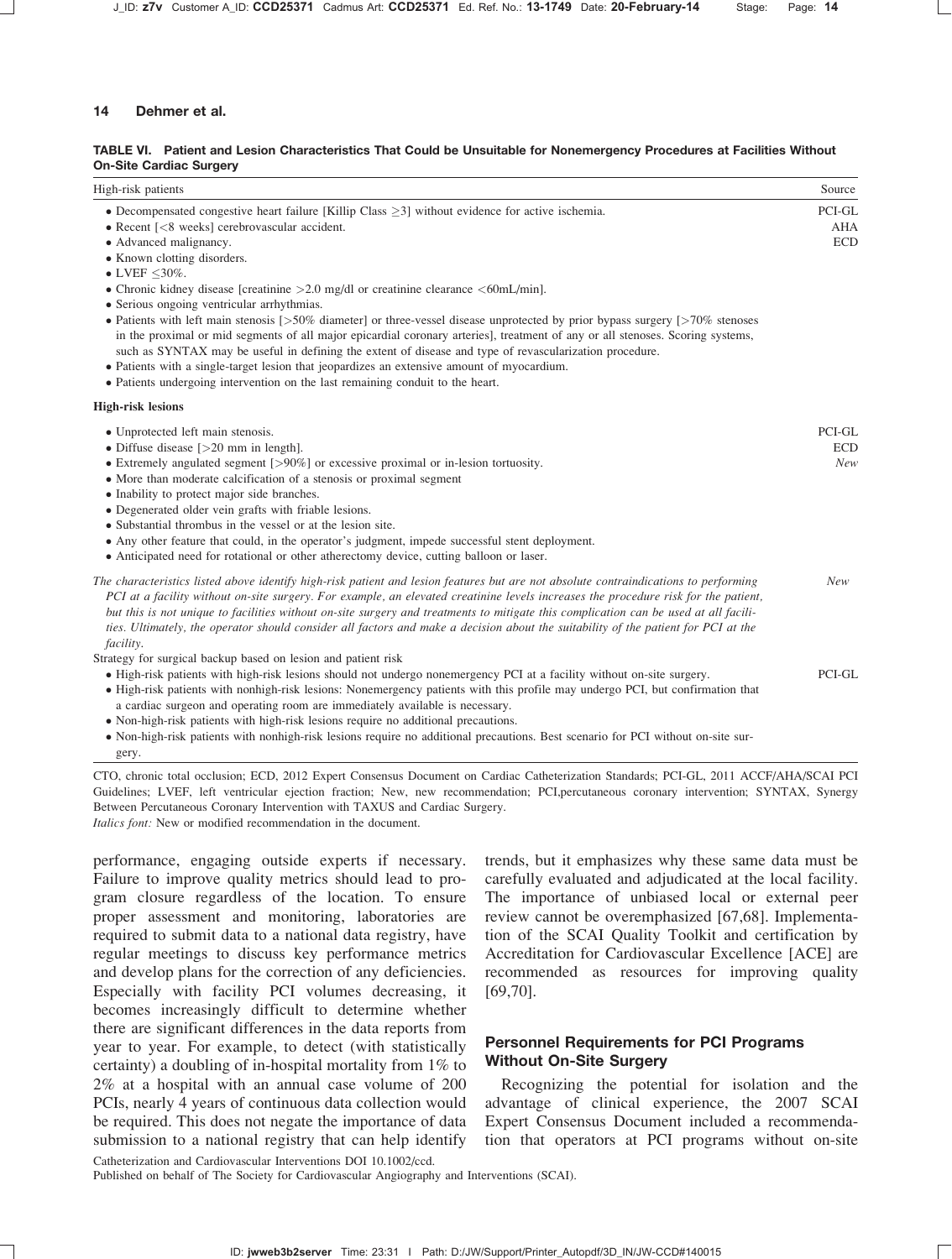surgery perform at least 100 total and 18 primary PCIs annually, a recommendation that might not be achievable in the current environment. The 2013 PCI Competency Document moves away from strict volume requirements to focus more on achieving quality metrics for facilities and individual operators. As noted earlier, the 2013 Competency document recommended that operators perform a minimum of 50 PCIs annually (averaged over 2 years), including no less than 11 primary PCIs annually. Ideally, these procedures should be performed in institutions performing >200 total and

 $T4 > 36$  primary PCI procedures annually (Table IV). Again acknowledging the importance of experience, the 2007 SCAI Expert Consensus Document suggested that initial operators at a new program without on-site surgery should have a lifetime experience of  $>500$ PCIs as primary operator after completing a fellowship. In the current environment of decreasing PCI volumes and in view of the recommendations of the 2013 PCI competence document, this number would be difficult to achieve. Nevertheless, it is unwise for a newly trained interventional cardiologist to start a new PCI program. Newly trained interventional cardiologists joining an established PCI program should be mentored by more experienced physicians until it is determined that the skills, judgment and outcomes of these new cardiologists are acceptable.

# Requirements for Off-Site Surgical Backup

- Recommendations for the interactions between cardi-T5 ologists and cardiac surgeons are listed in Table V. A limitation of programs performing PCI without on-site surgery is the lack of on-site access to a cardiac surgeon for consultation about revascularization options. This makes the concept of a Heart Team consultation more difficult to achieve and could necessitate performing only diagnostic catheterization until a case review with a cardiac surgeon can be performed. The application of telemedicine consultations with a heart surgeon could facilitate these interactions. In reality, many of the nonemergency patients who merit discussion by a Heart Team are not optimal candidates for PCI at facilities without on-site cardiac surgery. It is important to emphasize that the role of the cardiac surgeon is not confined to the treatment of PCI complications but includes the participation in decisions about revascularization options. Recommendations for case selection at facilities without on-site surgery are shown in Table V, and criteria for identifying high-risk lesions
- T6 and patients are contained in Table VI. There are statistical models for identifying PCI patients at higher risk for mortality or emergency CABG that could be helpful for identifying patients who should not undergo

# PCI Without On-Site Surgery 15

PCI at facilities without on-site surgery [18,71]. However, these models have not been tested or applied on a large scale to determine the advisability of performing a PCI at facilities without on-site surgery.

# The Delivery of PCI Services in the Future

As a result of the additional randomized studies on PCI without on-site surgery and the recent change in guideline recommendations, the performance of PCI without on-site surgery in the US has gained greater acceptance, and questions about its safety in the presence of a proven, well defined, and protocol driven approach have diminished. PCI programs should be evaluated based on their ability to: (a) sustain adequate quality metrics, (b) provide access to elective and emergency PCI procedures that would otherwise be unavailable in their service area, and (c) maintain the operator and institutional volumes recommended in the 2013 PCI Competency Document. For the future, the focus must now shift to developing a rational plan for the distribution of PCI services. Small PCI programs with large fixed costs are inefficient and unnecessary if they do not improve access in areas of need. However, it is unlikely that issues of system-wide efficiency will be addressed without central planning on the state or federal level. This writing group reaffirms the statement from the 2011 ACCF/AHA/SCAI PCI Guidelines that "desires for personal or institutional financial gain, prestige, market share, or other similar motives are not appropriate considerations for initiation of PCI programs without on-site cardiac surgery" and suggests that new programs offering PCI without on-site surgery are inappropriate unless they clearly serve geographically isolated populations. The writing group recognizes the need for ongoing study and surveillance of all PCI programs through participation in national databases encourages public reporting of their results and acknowledges that further declines in PCI volumes might necessitate the closure of PCI programs in the future.

# **REFERENCES**

- 1. Dehmer GJ, Blankenship J, Wharton TP Jr, Seth A, Morrison DA, DiMario C, Muller D, Kellett M, Uretsky BF. The current status and future direction of percutaneous coronary intervention without on-site surgical backup: An expert consensus document from the Society for Cardiovascular Angiography and Interventions. Catheter Cardiovasc Interv 2007;69:471–478.
- 2. Levine GN, Bates ER, Blankenship JC, Bailey SR, Bittl JA, Cercek B, Chambers CE, Ellis SG, Guyton RA, Hollenberg SM, Khot UN, Lange RA, Mauri L, Mehran R, Moussa ID, Mukherjee D, Nallamothu BK, Ting HH. 2011 ACCF/AHA/ SCAI Guideline for Percutaneous Coronary Intervention. A report of the American College of Cardiology Foundation/ Catheterization and Cardiovascular Interventions DOI 10.1002/ccd.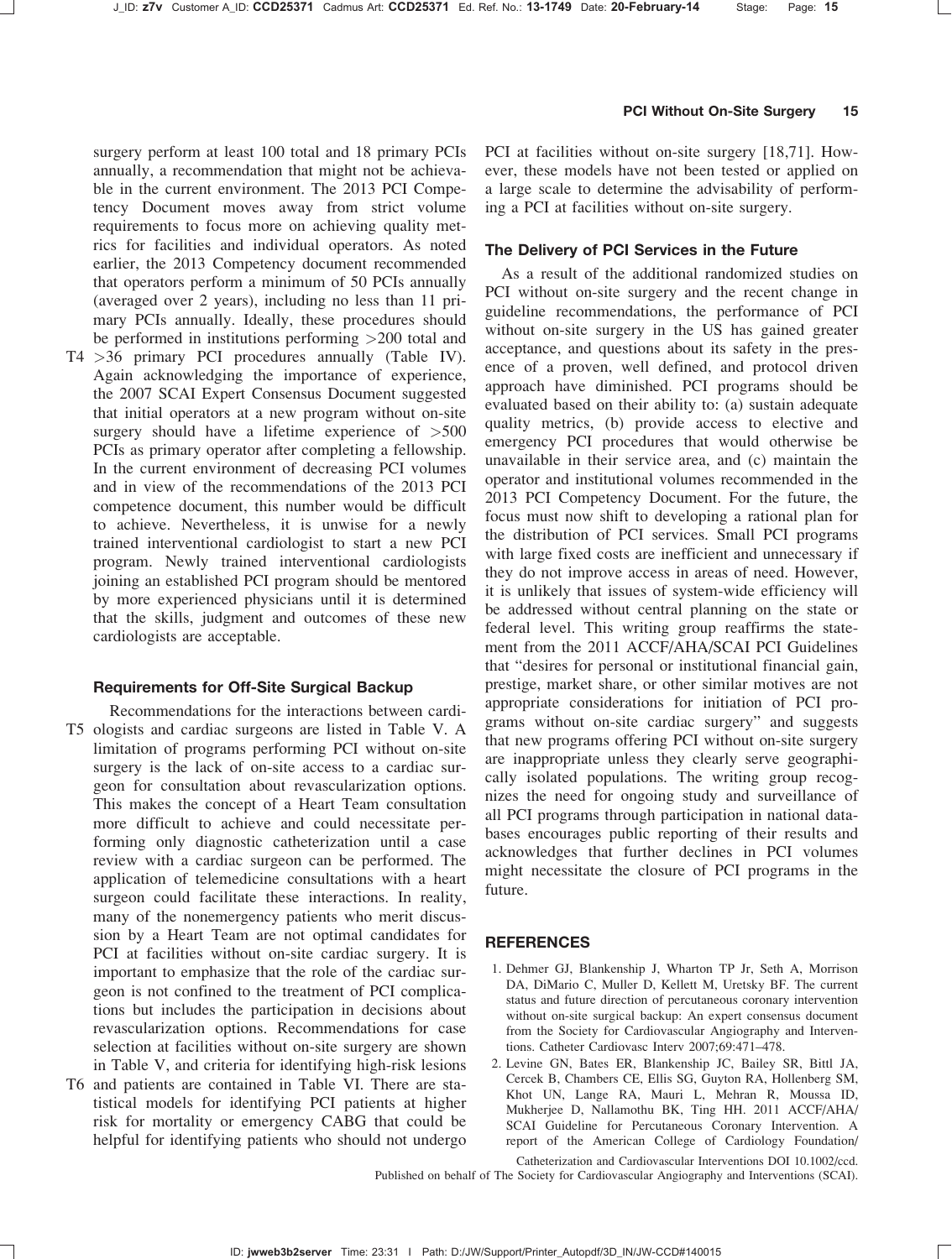#### 16 Dehmer et al.

American Heart Association Task Force on Practice Guidelines and the Society for Cardiovascular Angiography and Interventions. J Am Coll Cardiol 2011;58:e44–e122.

- 3. Bashore TM, Balter S, Barac A, Byrne JG, Cavendish JJ, Chambers CE, Hermiller JB Jr, Kinlay S, Landzberg JS, Laskey WK, McKay CR, Miller JM, Moliterno DJ, Moore JWM, Oliver-McNeil SM, Popma JJ, Tommaso CL. 2012 American College of Cardiology Foundation/Society for Cardiovascular Angiography and Interventions Expert Consensus Document on Cardiac Catheterization Laboratory Standards Update. J Am Coll Cardiol 2012;59:2221–2305.
- 4. Harold JG, Bass TA, Bashore TM, Brindis RG, Brush JE, Burke JA, Dehmer GJ, Deychak YA, Jneid H, Jollis JG, Landzberg JS, Levine GN, McClurken JB, Messenger JC, Moussa ID, Muhlestein JB, Pomerantz RM, Sanborn TA, Sivaram CA, White, CJ, Williams ES. ACCF/AHA/SCAI 2013 Update of the Clinical Competence Statement on Coronary Artery Interventional Procedures: A report of the American College of Cardiology Foundation/American Heart Assocation/American College of Physicians Task Force on Clinical Competence and Training (Writing Committee to Update the 2007 Clinical Competence Statement on Cardiac Interventional Procedures). J Am Coll Cardiol 2013;62:357–396.
- 5. Laslett LJ, Alagona P, Clark BA, Drozda JP, Saldivar F, Wilson SR, Poe C, Hart M. The worldwide environment of cardiovascular disease: Prevalence, diagnosis, therapy, and policy issues. J Am Coll Cardiol 2012;60:S1–S49.
- 6. Yeh RW, Sidney S, Chandra M, Sorel M, Selby JV, Go AS. Population trends in the incidence and outcomes of acute myocardial infarction. N Engl J Med 2010;362:2155–2165.
- 7. Maroney J, Khan S, Powell W, Klein LW. Current operator volumes of invasive coronary procedures in medicare patients: Implications for future manpower needs in the catheterization laboratory. Catheter Cardiovasc Interv 2013;81:34–39.
- 8. Dehmer GJ, Weaver D, Roe MT, Milford-Beland S, Fitzgerald S, Hermann A, Messenger J, Moussa I, Garratt K, Rumsfeld J, Brindis RG. A contemporary view of diagnostic cardiac catheterization and percutaneous coronary intervention in the United States: A report from the CathPCI Registry of the National Cardiovascular Data Registry, 2010 through June 2011. J Am Coll Cardiol 2012;60:2017–2031.
- 9. Aversano T, Lemmon CC, Liu L;Atlantic CPORT Investigators. Outcomes of PCI at hospitals with or without on-site cardiac surgery. N Engl J Med 2012;366:1792–1802.
- 10. Personal communication. John Rumsfeld, MD PhD. National Director of Cardiology, U.S. Veterans Health Administration.
- 11. Jacobs AK, Normand SL, Massaro JM, Cutlip DE, Carrozza JP Jr, Marks AD, Murphy N, Romm IK, Biondolillo M, Mauri L; the MASS COMM Investigators. Nonemergency PCI at hospitals with or without on-site cardiac surgery. New Eng J Med 2013;368:1498–1508.
- 12. Carlsson J, James SN, Ståhle E, Höfer S, Lagerqvist B. Outcome of percutaneous coronary intervention in hospitals with and without on-site cardiac surgery standby. Heart 2007;93:335–338.
- 13. Peels HO, de Swart H, Ploeg TV, Hautvast RW, Cornel JH, Arnold AE, Wharton TP, Umans VA. Percutaneous coronary intervention with off-site cardiac surgery backup for acute myocardial infarction as a strategy to reduce door-to-balloon time. Am J Cardiol 2007;100:1353–1358.
- 14. Pereira H, da Silva PC, Gonçalves L, José B; Investigadores do Registo Nacional de Cardiologia de Intervenção. Elective and primary angioplasty at hospitals without on-site surgery versus with on-site surgery: results from a national registry. Rev Port Cardiol 2008;27:769–782.
- 15. Kutcher MA, Klein LW, Ou FS, Wharton TP Jr, Dehmer GJ, Singh M, Anderson HV, Rumsfeld JS, Weintraub WS, Shaw RE, Sacrinty MT, Woodward A, Peterson ED, Brindis RG;National Cardiovascular Data Registry. Percutaneous coronary interventions in facilities without cardiac surgery on site: A report from the National Cardiovascular Data Registry (NCDR). J Am Coll Cardiol 2009;54:16–24.
- 16. Pride YB, Canto JG, Frederick PD, Gibson CM;NRMI Investigators. Outcomes among patients with ST-segment-elevation myocardial infarction presenting to interventional hospitals with and without on-site cardiac surgery. Circ Cardiovasc Qual Outcomes 2009;2:574–582.
- 17. Hannan EL, Zhong Y, Racz M, Jacobs AK, Walford G, Cozzens K, Holmes DR, Jones RH, Hibberd M, Doran D, Whalen D, King SB III. Outcomes for patients with STelevation myocardial infarction in hospitals with and without onsite coronary artery bypass graft surgery: the New York State experience. Circ Cardiovasc Interv 2009;2:519–527.
- 18. Singh M, Gersh BJ, Lennon RJ, Ting HH, Holmes DR Jr, Doyle BJ, Rihal CS. Outcomes of a system-wide protocol for elective and nonelective coronary angioplasty at sites without on-site surgery: The Mayo Clinic experience. Mayo Clin Proc 2009;84:501–508.
- 19. Zia MI, Wijeysundera HC, Tu JV, Lee DS, Ko DT. Percutaneous coronary intervention with vs without on-site cardiac surgery backup: A systematic review. Can J Cardiol 2011;27: 664.e9–16.
- 20. Singh M, Holmes DR Jr, Dehmer GJ, Lennon RJ, Wharton TP, Kutcher MA, Aversano T, Rihal CS. Percutaneous coronary intervention at centers with and without on-site surgery: A meta-analysis. JAMA 2011;306:2487–2494.
- 21. Frutkin AD, Mehta SK, Patel T, Menon P, Safley DM, House J, Barth CW III, Grantham JA, Marso SP. Outcomes of 1,090 consecutive, elective, nonselected percutaneous coronary interventions at a community hospital without onsite cardiac surgery. Am J Cardiol 2008;101:53–57.
- 22. Pride YB, Canto JG, Frederick PD, Gibson CM;NRMI Investigators. Outcomes among patients with non-ST-segment elevation myocardial infarction presenting to interventional hospitals with and without on-site cardiac surgery. JACC Cardiovasc Interv 2009;2:944–952.
- 23. Singh PP, Singh M, Bedi US, Adigopula S, Singh S, Kodumuri V, Molnar J, Ahmed A, Arora R, Khosla S. Outcomes of nonemergent percutaneous coronary intervention with and without on-site surgical backup: A meta-analysis. Am J Ther 2011;18: e22–e28.
- 24. Kushner FG, Hand M, Smith SC Jr, King SB 3rd, Anderson JL, Antman EM, Bailey SR, Bates ER, Blankenship JC, Casey DE Jr, Green LA, Hochman JS, Jacobs AK, Krumholz HM, Morrison DA, Ornato JP, Pearle DL, Peterson ED, Sloan MA, Whitlow PL, Williams DO. 2009 focused updates: ACC/AHA guidelines for the management of patients with ST-elevation myocardial infarction (updating the 2004 guideline and 2007 focused update) and ACC/AHA/SCAI guidelines on percutaneous coronary intervention (updating the 2005 guideline and 2007 focused update): A report of the American College of Cardiology Foundation/American Heart Association Task Force on Practice Guidelines. J Am Coll Cardiol 2009;54:2205–2241.
- 25. O'Gara PT, Kushner FG, Ascheim DD, Casey DE Jr, Chung MK, de Lemos JA, Ettinger SM, Fang JC, Fesmire FM, Franklin BA, Granger CB, Krumholz HM, Linderbaum JA, Morrow DA, Newby LK, Ornato JP, Ou N, Radford MJ, Tamis-Holland JE, Tommaso CL, Tracy CM, Woo YJ, Zhao DX, Anderson JL, Jacobs AK, Halperin JL, Albert NM, Brindis RG,

Catheterization and Cardiovascular Interventions DOI 10.1002/ccd.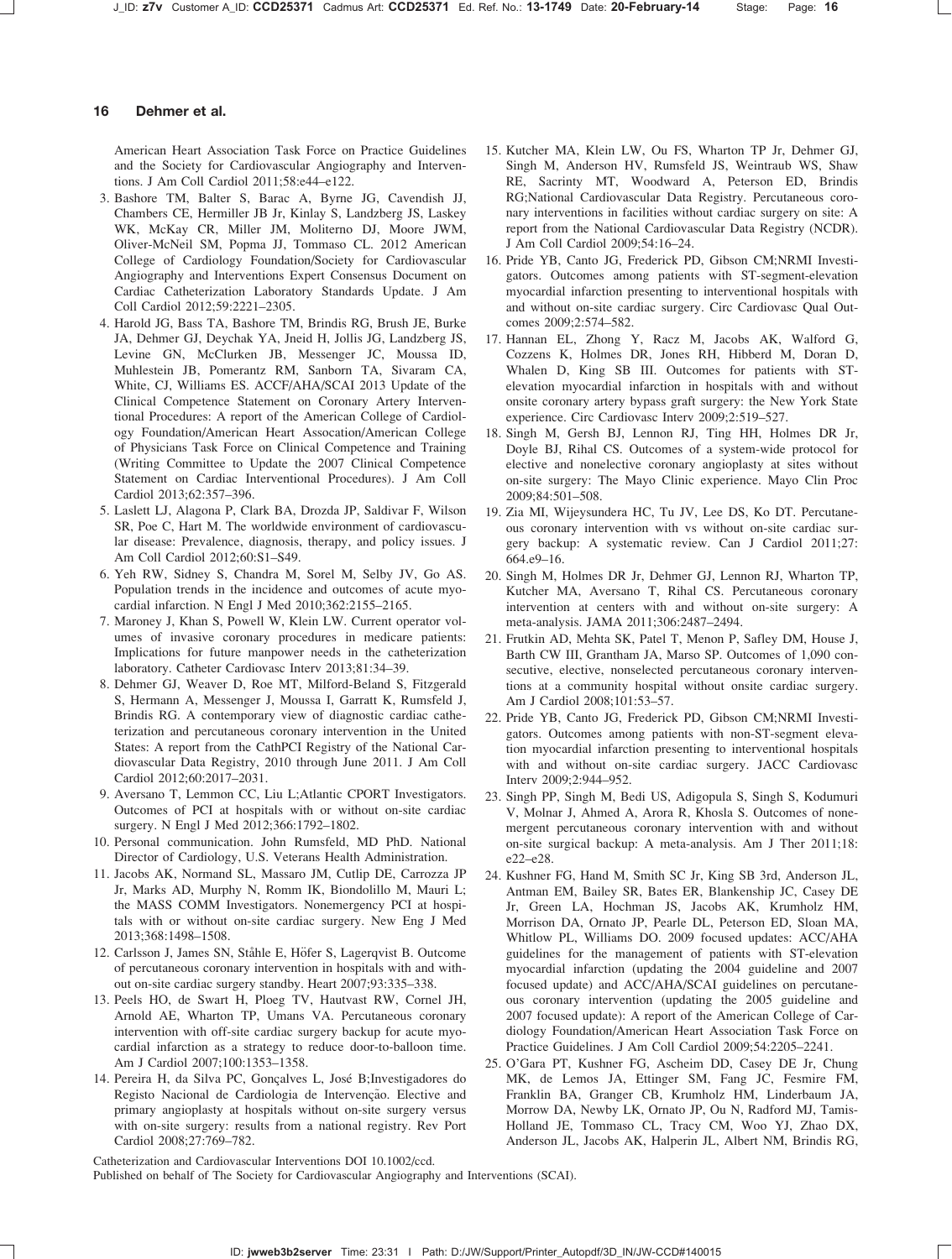- 26. Hillis L, Smith PK, Anderson JL, Bittl JA, Bridges CR, Byrne JG, Cigarroa JE, DiSesa VJ, Hiratzka LF, Hutter AM Jr, Jessen ME, Keeley EC, Lahey SJ, Lange RA, London MJ, Mack MJ, Patel MR, Puskas JD, Sabik JF, Selnes O, Shahian DM, Trost JC, Winniford MD, Jacobs AK, Anderson JL, Albert N, Creager MA, Ettinger SM, Guyton RA, Halperin JL, Hochman JS, Kushner FG, Ohman EM, Stevenson W, Yancy CW. 2011 ACCF/AHA Guideline for Coronary Artery Bypass Graft Surgery: A Report of the American College of Cardiology Foundation/American Heart Association Task Force on Practice Guidelines Developed in Collaboration With the American Association for Thoracic Surgery, Society of Cardiovascular Anesthesiologists, and Society of Thoracic Surgeons. J Am Coll Cardiol 2011;58:e123–e210.
- 27. Task Force on Myocardial Revascularization of the European Society of Cardiology (ESC) and the European Association for Cardio-Thoracic Surgery (EACTS);European Association for Percutaneous Cardiovascular Interventions (EAPCI), Wijns W, Kolh P, Danchin N, Di Mario C, Falk V, Folliguet T, Garg S, Huber K, James S, Knuuti J, Lopez-Sendon J, Marco J, Menicanti L, Ostojic M, Piepoli MF, Pirlet C, Pomar JL, Reifart N, Ribichini FL, Schalij MJ, Sergeant P, Serruys PW, Silber S, Sousa Uva M, Taggart D. Guidelines on myocardial revascularization. Eur Heart J 2010;31:2501–2555.
- 28. Steg PG, James SK, Atar D, Badano LP, Blömstrom-Lundqvist C, Borger MA, Di Mario C, Dickstein K, Ducrocq G, Fernandez-Aviles F, Gershlick AH, Giannuzzi P, Halvorsen S, Huber K, Juni P, Kastrati A, Knuuti J, Lenzen MJ, Mahaffey KW, Valgimigli M, van 't Hof A, Widimsky P, Zahger D. ESC Guidelines for the management of acute myocardial infarction in patients presenting with ST-segment elevation. Eur Heart J 2012;33:2569–2619.
- 29. Widimsky P, Wijns W, Fajadet J, de Belder M, Knot J, Aaberge L, Andrikopoulos G, Baz JA, Betriu A, Claeys M, Danchin N, Djambazov S, Erne P, Hartikainen J, Huber K, Kala P, Klinceva M, Kristensen SD, Ludman P, Ferre JM, Merkely B, Milicic D, Morais J, Noc M, Opolski G, Ostojic M, Radovanovic D, De Servi S, Stenestrand U, Studencan M, Tubaro M, Vasiljevic Z, Weidinger F, Witkowski A, Zeymer U. Reperfusion therapy for ST elevation acute myocardial infarction in Europe: Description of the current situation in 30 countries. Eur Heart J 2010;31:943–957.
- 30. Gershlick AH, Banning AP, Myat A, Verheugt FWA, Gersh BJ. Reperfusion therapy for STEMI: Is there still a role for thrombolysis in the era of primary percutaneous coronary intervention? Lancet 2013;382:624–632.
- 31. Dawkins KD, Gershlick T, de Belder M, Chauhan A, Venn G, Schofield P, Smith D, Watkins J, Gray HH,Joint Working Group on Percutaneous Coronary Intervention of the British Cardiovascular Intervention Society and the British Cardiac Society. Coronary angioplasty: Guidelines for good practice and training. Heart 2005;91(Suppl VI):vi1–vi27.
- 32. Guidelines on Support Facilities for Coronary Angiography and Percutaneous Coronary Intervention (PCI) including Guidelines on the Performance of Procedures in Rural Sites. The Cardiac Society of Australia and New Zealand (2011). Available at: [http://www.csanz.edu.au/LinkClick.aspx?fileticket](http://www.csanz.edu.au/LinkClick.aspx?fileticket=XwJu1B7jn9k%3d&hx0026;tabid=170)=[XwJu1B7jn9k](http://www.csanz.edu.au/LinkClick.aspx?fileticket=XwJu1B7jn9k%3d&hx0026;tabid=170) %[3d](http://www.csanz.edu.au/LinkClick.aspx?fileticket=XwJu1B7jn9k%3d&hx0026;tabid=170)&[tabid](http://www.csanz.edu.au/LinkClick.aspx?fileticket=XwJu1B7jn9k%3d&hx0026;tabid=170)=[170](http://www.csanz.edu.au/LinkClick.aspx?fileticket=XwJu1B7jn9k%3d&hx0026;tabid=170) Accessed August 19, 2013.

#### PCI Without On-Site Surgery 17

- 33. Oliveras EE, Hernández Antolín RA, Bescós LL, Burgos JM, Moya-Prats JLP. Requirements to perform coronary interventions at hospitals without coronary surgery. Guidelines of the Spanish Society of Cardiology. Rev Esp Cardiol 1999;52:5–12.
- 34. Fernández-Avilés F, Alonso Martín J, María Augé Sanpera J, García Fernández E, Macaya de Miguel C, Melgares Moreno R, Valdés Chavarri M. Continuous practice and advanced training in interventional cardiology. Recommendations for the assessment and maintenance of proficiency in interventional cardiology. A statement for physicians and advanced training units from the Section of Hemodynamics and Interventional Cardiology of the Spanish Society of Cardiology. Rev Esp Cardiol 2000;53:1613–1625.
- 35. Morís De La Tassa C, Cequier Fillat AR, Moreu Burgos J, Pérez Hernández H, Aguirre Salcedo JM;Sociedad Española de Cardiología. Guidelines of the Spanish Society of Cardiology on requirements and equipment in hemodynamic and interventional cardiology. Rev Esp Cardiol 2001;54:741–750.
- 36. Moura AV, Gottschall CA, Costa EA, Falcao FC, Prudente ML, Furtado RJC. Sociedade Brasileira de Cardiologia. Guidelines for the indications and use of percutaneous interventions and intracoronary stent in clinical practice. Arq Bras Cardiol 2003; 80:1–14.
- 37. Deutsche Gessellschaft fur Herz- und Kreislaufforschung. Kommission fur Klinische Kardiologie (unter Mitwirking der Arbeits- gruppe Transluminale Angioplastie): Empfehlungen fur die Durchfuhrung der Perkutanen Transluminalen Koronarangioplas- tie (PTCA). Z Kardiol 1987;76:382–385.
- 38. Tebbe U, Hochadel M, Bramlage P, Kerber S, Hambrecht R, Grube E, Hauptmann KE, Gottwik M, Elsässer A, Glunz HG, Bonzel T, Carlsson J, Zeymer U, Zahn R, Senges J. In-hospital outcomes after elective and non-elective percutaneous coronary interventions in hospitals with and without on-site cardiac surgery backup. Clin Res Cardiol 2009;98:701–707.
- 39. Legrand V, Wijns W, Vandenbranden F, Benit E, Boland J, Claeys M, De Scheerder I, Eemans T, Hanet C, Heyndrickx G, Lafontaine P, Materne P, Taeymans Y, Vrints C, Vrolix M. Belgian Working Group on Invasive Cardiology. Guidelines for percutaneous coronary intervention by the Belgian Working Group on Invasive Cardiology. Acta Cardiol 2003;58:341–348.
- 40. Percutaneous Coronary Intervention (PCI) without Surgical Back-up Policy Guidance March 7, 2012. Available at: www.heart.org/idc/groups/heart-public/@wcm/@adv/documents/ downloadable/ucm\_437472.pdf Accessed June 19, 2013.
- 41. Jacobs AK, Antman EM, Faxon DP, Gregory T, Solis P. Development of systems of care for ST-elevation myocardial infarction patients: Executive summary. Circulation 2007;116:217– 230.
- 42. Jacobs AK, Antman EM, Ellrodt G, Faxon DP, Gregory T, Mensah GA, Moyer P, Ornato J, Peterson ED, Sadwin L, Smith SC. Recommendation to develop strategies to increase the number of ST-segment-elevation myocardial infarction patients with timely access to primary percutaneous coronary intervention. Circulation 2006;113:2152–2163.
- 43. Mission Lifeline Program. [http://www.heart.org/HEARTORG/](http://www.heart.org/HEARTORG/HealthcareResearch/MissionLifelineHomePage/Mission-Lifeline-Home-Page_UCM_305495_SubHomePage.jsp) [HealthcareResearch/MissionLifelineHomePage/Mission-Lifeline-](http://www.heart.org/HEARTORG/HealthcareResearch/MissionLifelineHomePage/Mission-Lifeline-Home-Page_UCM_305495_SubHomePage.jsp)[Home-Page\\_UCM\\_305495\\_SubHomePage.jsp.](http://www.heart.org/HEARTORG/HealthcareResearch/MissionLifelineHomePage/Mission-Lifeline-Home-Page_UCM_305495_SubHomePage.jsp) Accessed March 31, 2013.
- 44. D2B Alliance. Available at:<http://www.d2balliance.org> Accessed August 16, 2013.
- 45. Bradley EH, Nallamothu BK, Herrin J, Ting HH, Stern AF, Nembhard IM, Yuan CT, Green JC, Kline-Rogers E, Wang Y, Curtis JP, Webster TR, Masoudi FA, Fonarow GC, Brush JE Jr, Krumholz HM. National efforts to improve door-to-balloon time

Catheterization and Cardiovascular Interventions DOI 10.1002/ccd.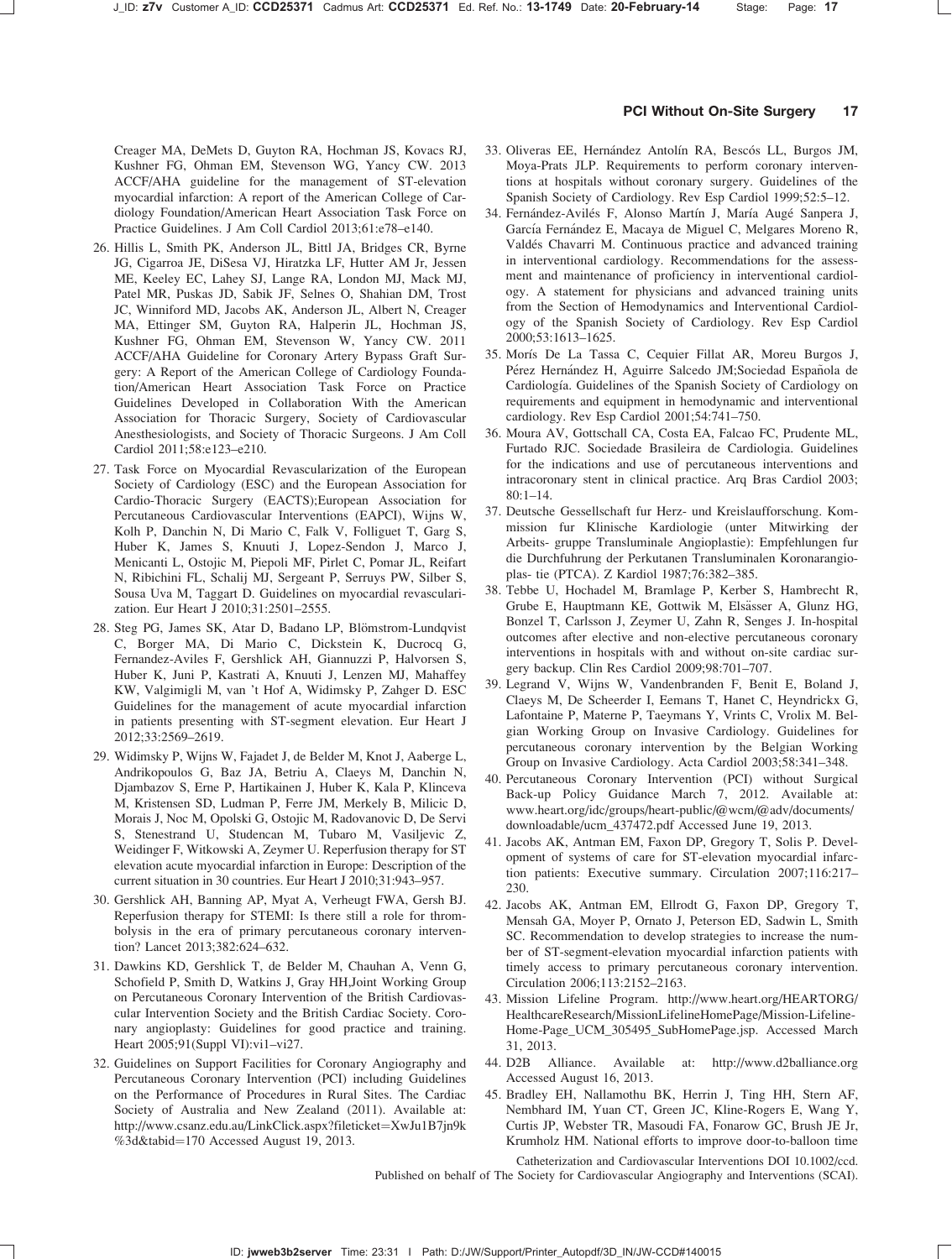results from the Door-to-Balloon Alliance. J Am Coll Cardiol 2009;54:2423–2429.

- 46. Nallamothu BK, Bates ER, Wang Y, Bradley EH, Krumholz HM. Driving times and distances to hospitals with percutaneous coronary intervention in the United States: Implications for prehospital triage of patients with ST-elevation myocardial infarction. Circulation 2006;113:1189–1195.
- 47. Concannon TW, Nelson J, Goetz J, Griffith JL. A percutaneous coronary intervention lab in every hospital? Circ Cardiovasc Qual Outcomes 2012;5:14–20.
- 48. Buckley JW, Bates ER, Nallamothu BK. Primary percutaneous coronary intervention expansion to hospitals without on-site cardiac surgery in Michigan: A geographic information systems analysis. Am Heart J 2008;155:668–672.
- 49. Horwitz JR, Nichols A, Nallamothu BK, Sasson C, Iwashyna TJ. Expansion of invasive cardiac services in the United States. Circulation 2013;128:803–810.
- 50. Kinlay S. The trials and tribulations of percutaneous coronary intervention in hospitals without on-site CABG surgery. JAMA 2011;306:2507–2509.
- 51. Album D, Westin S. Do diseases have a prestige hierarchy? A survey among physicians and medical students. Soc Sci Med 2008;66:182–188.
- 52. O'Neill WW. A case against low volume percutaneous coronary intervention centers. Circulation 2009;120:546–548.
- 53. Rittenhouse DR. Primary care and accountable care- two essential elements of delivery-system reform. N Engl J Med 2009; 361:2301–2303.
- 54. Greaney TL. Accountable care organizations—The fork in the road. N Engl J Med 2011;364:e11.
- 55. Ho V, Meei-Hsiang K-G, Jollis JG. Certificate of need (CON) for cardiac care: Controversey over the contributions of CON. Health Serv Res 2009;44:483–500.
- 56. Ross JS, Ho V, Wang Y, Cha SS, Epstein AJ, Masoudi FA, Nallamothu BK, Krumholz HM. Certificate of need regulation and cardiac catheterization appropriateness after acute myocardial infarction. Circulation 2007;115:1012–1019.
- 57. Vaughan-Sarrazin MS, Hannan EL, Gornley CJ. Mortality in Medicare beneficiaries following coronary artery bypass graft surgery in states with and without certificate of need regulations. JAMA 2002;288:1859–1866.
- 58. Topol EJ, Kereiakes DJ. Regionalization of care for acute ischemic heart disease. Circulation 2003;107:1463–1466.
- 59. Canto JG, Every NR, Magid DJ, Rogers WJ, Malmgren JA, Frederick PD, French WJ, Tiefenbrunn AJ, Misra VK, Kiefe CI, Barron HV. The volume of primary angioplasty procedures and survival after acute myocardial infarction. N Engl J Med 2000; 342:1573–1580.
- 60. Srinivas VS, Hailpern SM, Koss E, Monrad ES, Alderman MH. Effect of physician volume on the relationship between hospital volume and mortality during primary angioplasty. J Am Coll Cardiol 2009;53:574–579.
- 61. Ho V. Evolution of the volume-outcome relation for hospitals performing coronary angioplasty. Circulation 2000;101:1806– 1811.
- 62. Nallamothu BK, Wang Y, Magid DJ, McNamara CV, Krumholz HM. Relation between hospital specialization with primary percutaneous coronary intervention and clinical outcomes in STsegment elevation myocardial infarction. Circulation 2006;113: 222–229.
- 63. Hannan EL, Wu C, Walford G, King SB 3rd, Holmes DR Jr, Ambrose JA, Sharma S, Katz S, Clark LT, Jones RH. Volumeoutcome relationships for percutaneous coronary interventions in the stent era. Circulation 2005;112:1171–1179.
- 64. Lieu TA, Gurley RJ, Lundstrom RJ, Ray GT, Fireman BH, Weinstein MC, Parmley WW. Projected cost-effectiveness of primary angioplasty for acute myocardial infarction. J Am Coll Cardiol 1997;30:1741–1750.
- 65. Long KH, McMurtry EK, Lennon RJ, Chapman AC, Singh M, Rihal CS, Wood DL, Holmes DR Jr, Ting HH. Elective percutaneous coronary intervention without on-site cardiac surgery: clinical and economic implications. Med Care 2006;44:406–413.
- 66. Kontos MC, Wang Y, Chaudhry SI, Vetrovec GW, Curtis J, Messenger J; on behalf ofthe NCDR. Lower hospital volume is associated with higher in-hospital mortality in patients undergoing primary percutaneous coronary intervention for STsegment-elevation myocardial infarction: A report from the NCDR. Circ Cardiovasc Qual Outcomes 2013;6:659–667.
- 67. Klein LW, Uretsky BF, Chambers C, Anderson HV, Hillegass WB, Singh M, Ho KK, Rao SV, Reilly J, Weiner BH, Kern M, Bailey S;Society of Cardiovascular Angiography and Interventions. Quality assessment and improvement in interventional cardiology: A position statement of the Society of Cardiovascular Angiography and Interventions, part 1: Standards for quality assessment and improvement in interventional cardiology. Catheter Cardiovasc Interv 2011;77:927–935.
- 68. Klein LW, Ho KK, Singh M, Anderson HV, Hillegass WB, Uretsky BF, Chambers C, Rao SV, Reilly J, Weiner BH, Kern M, Bailey S;Society of Cardiovascular Angiography and Interventions. Quality assessment and improvement in interventional cardiology: A Position Statement of the Society of Cardiovascular Angiography and Interventions, Part II: public reporting and risk adjustment. Catheter Cardiovasc Interv 2011;78:493–502.
- 69. SCAI Quality Improvement Toolkit [SCAI-QIT]. Available at: <http://www.scai.org/QIT/Default.aspx> Accessed June 3, 2013.
- 70. Accreditation for Cardiovascular Excellence. Available at: <http://www.cvexcel.org/default.aspx> Accessed June 4, 2013.
- 71. Brennan JM, Curtis JP, Dai D, Fitzgerald S, Khandelwal AK, Spertus JA, Rao SV, Singh M, Shaw RE, Ho KK, Krone RJ, Weintraub WS, Weaver WD, Peterson ED;National Cardiovascular Data Registry. Enhanced Mortality Risk Prediction With a Focus on High-Risk Percutaneous Coronary Intervention: Results From 1,208,137 Procedures in the NCDR (National Cardiovascular Data Registry). JACC Cardiovasc Interv 2013;6:790–799.

Catheterization and Cardiovascular Interventions DOI 10.1002/ccd.